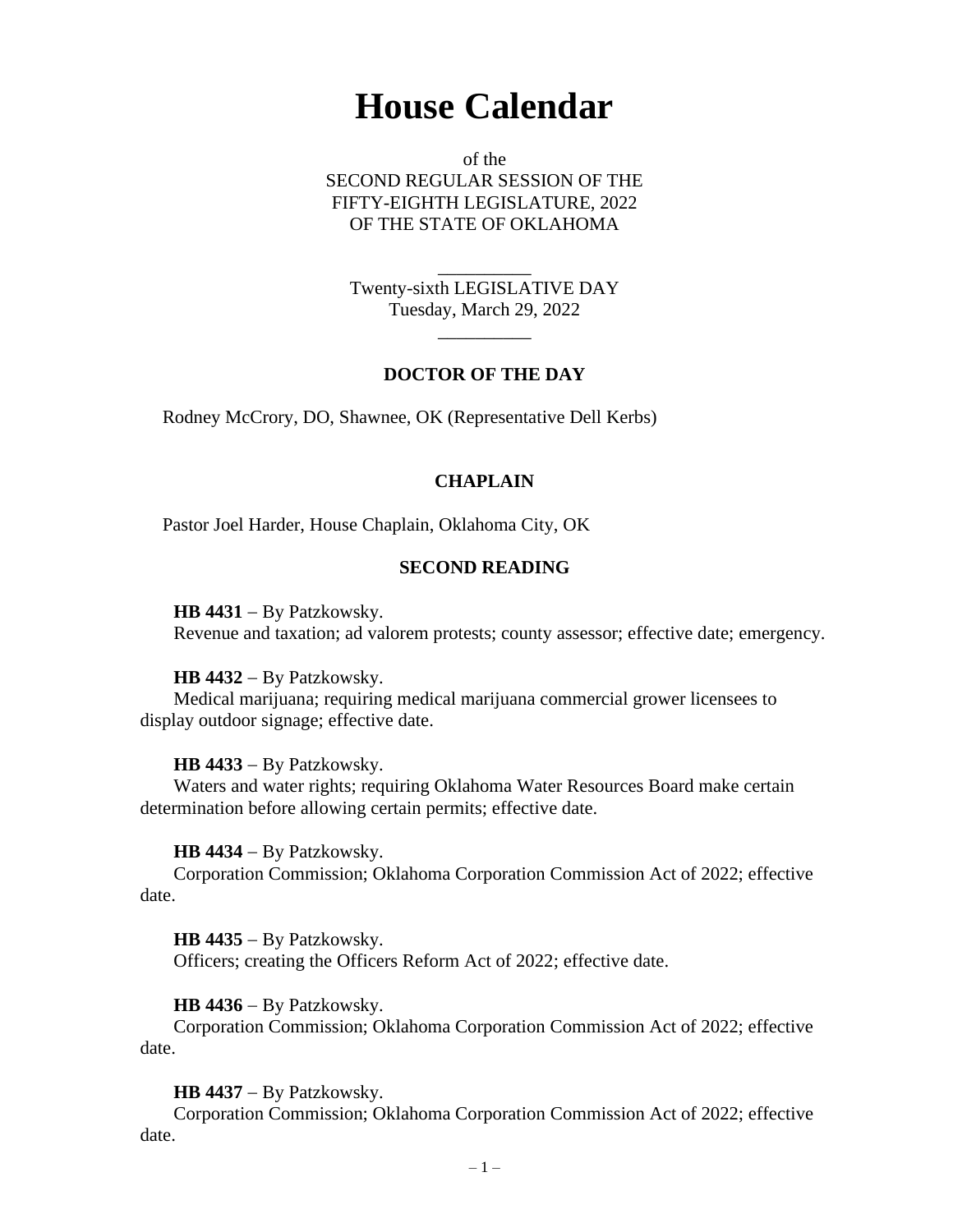**HB 4438** − By Patzkowsky.

Corporation Commission; Oklahoma Corporation Commission Act of 2022; effective date.

**HB 4439** − By Patzkowsky.

Corporation Commission; Oklahoma Corporation Commission Act of 2022; effective date.

**HB 4440** − By Patzkowsky. Transportation; creating the Transportation Reform Act; effective date.

**HB 4441** − By Patzkowsky. Agriculture; Oklahoma Agriculture Act of 2022; effective date.

**HB 4442** − By Patzkowsky. Eminent domain; Oklahoma Eminent Domain Act of 2022; effective date.

**HB 4443** − By Patzkowsky. Counties and county officers; Oklahoma Counties and County Officers Act of 2022; effective date.

**HB 4444** − By Patzkowsky. Cities and towns; Oklahoma Cities and Towns Act of 2022; effective date.

**HB 4445** − By Patzkowsky. Oil and gas; Oklahoma Oil and Gas Act of 2022; effective date.

**HB 4446** − By Patzkowsky.

Corporation Commission; Oklahoma Corporation Commission Act of 2022; effective date.

**HB 4447** − By Patzkowsky.

Schools; creating the State Schools Act; effective date.

**HB 4448** − By Patzkowsky.

Waters and water rights; creating the Waters and Water Rights Modernization Act; effective date.

**HJR 1045** − By McEntire.

Joint Resolution; privatized managed care organizations; state-based managed care system.

**SB 9** − By Standridge et. al. of the Senate and Humphrey of the House. Crime and punishment; modifying certain definition. Effective date.

**SB 80** − By Dossett (J.J.) of the Senate and Ford of the House.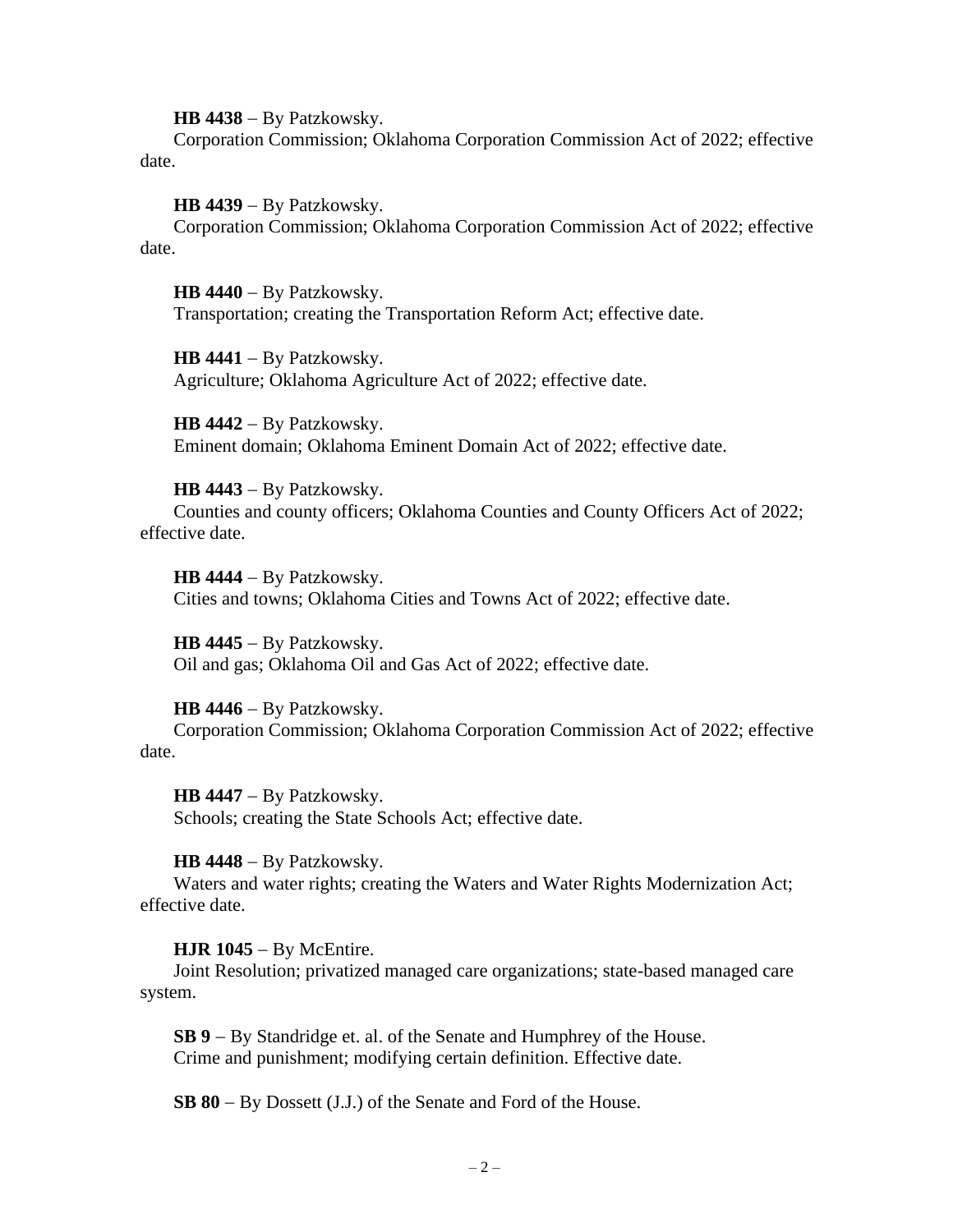Professions and occupations; modifying requirements for unarmed security guards. Effective date.

**SB 103** − By Kirt of the Senate and Pae of the House.

Absentee ballots; modifying procedures for marking and return of ballots for certain persons. Effective date. Emergency.

**SB 176** − By Simpson et. al. of the Senate and West (Tammy) of the House.

Oklahoma Personnel Act; leave benefits; allowing temporary increase of certain accumulation limits and carryover. Effective date.

**SB 186** − By Bullard et. al. of the Senate and Roberts (Sean) et. al. of the House. Firearms; modifying conditions for allowable carry for certain persons; providing certain exclusions; prohibiting certain carry for persons serving probation. Effective date.

**SB 192** − By Howard of the Senate and Pfeiffer of the House.

[Ad Valorem Tax Code; removing requirement certain farm products be assessed and valued as of certain date. Effective date.]

**SB 217** − By Howard of the Senate and Moore of the House.

Oklahoma Juvenile Code; modifying provisions of the Youthful Offender Act. Effective date.

**SB 318** − By Taylor of the Senate and Ford of the House.

Police retirement; modifying age range for eligibility of certain members. Effective date.

**SB 399** − By Rosino et. al. of the Senate and Newton of the House. Healing arts; authorizing certain physical therapists to use certain titles. Effective date..

**SB 401** − By Pugh et. al. of the Senate and Martinez of the House.

Income tax adjustments; exempting military retirement benefits from tax. Effective date.

**SB 410** − By Bergstrom of the Senate and Lepak of the House.

Sales and use tax; modifying time period during which qualified purchase may be eligible for refund. Emergency.

**SB 527** − By Montgomery et. al. of the Senate and McEntire et. al. of the House. [Public finance; creating the Oklahoma Prosperity Act Trust; requiring State Treasurer to develop certain trusts and IRAs established under program. Effective date.]

**SB 590** − By Montgomery of the Senate and Martinez of the House.

[Digital asset mining; establishing the Commercial Digital Asset Mining Act of 2022; providing for certain tax exemptions; proving certain credit. Effective date.]

**SB 615** − By Bullard et. al. of the Senate and Williams of the House.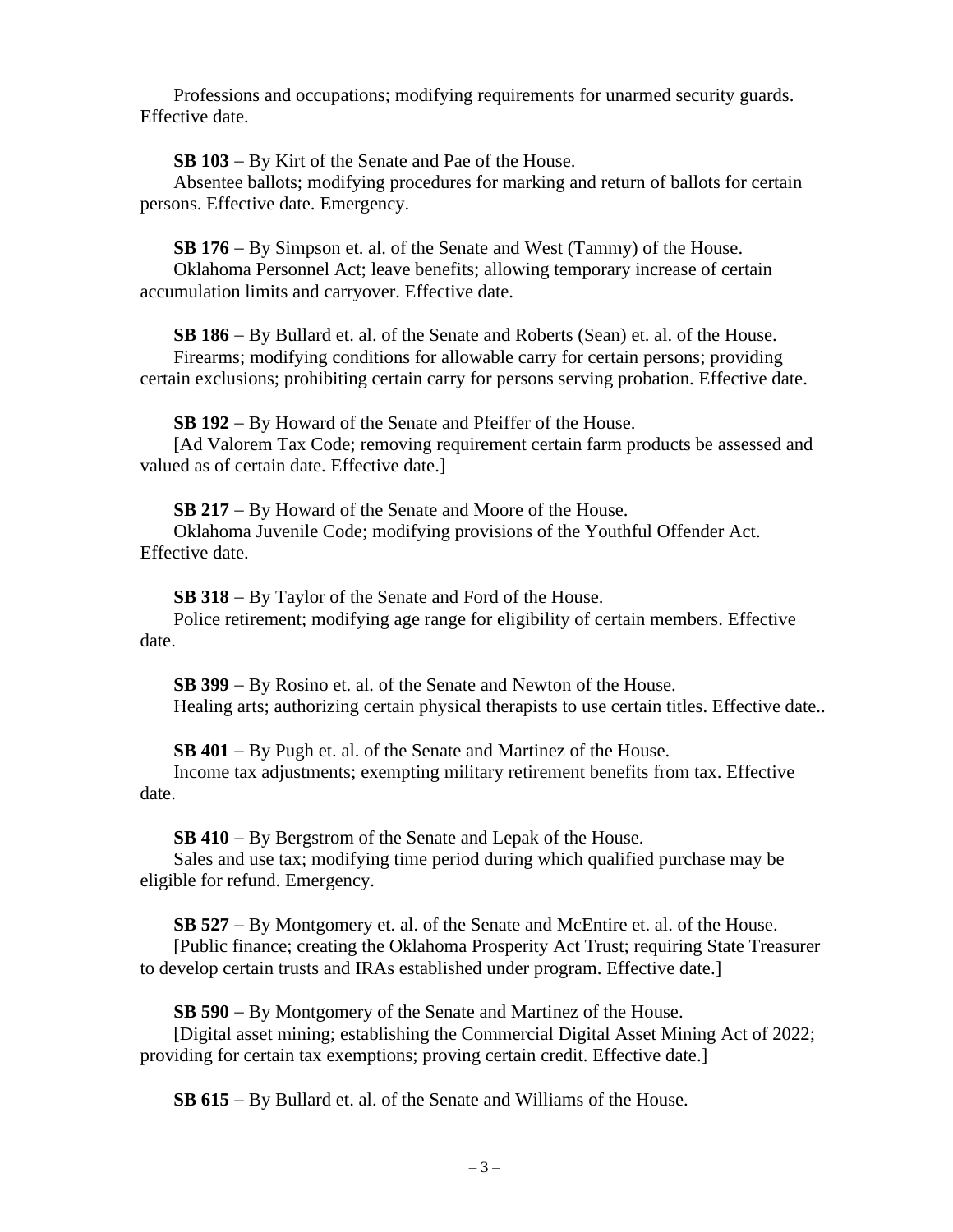[Schools; requiring curriculum and materials used in certain meeting, activity, or instruction to be available for inspection. Effective date. Emergency.]

**SB 626** − By Bullard of the Senate and Randleman of the House.

Students; allowing disclosure of whether a student has received certain mental health services. Effective date. Emergency.

**SB 861** − By Hicks et. al. of the Senate and Worthen of the House. Health insurance; requiring health benefit plans to administer certain coverage. Effective date.

**SB 956** − By Boren of the Senate and Caldwell (Trey) of the House.

Civil procedure; authorizing use of alternative valuation of certain property. Effective date.

**SB 974** − By Weaver of the Senate and Pae of the House.

Criminal prosecutions; clarifying applicability of certain exceptions; modifying statute of limitations for certain offense. Effective date.

**SB 976** − By Murdock of the Senate and Hardin (David) of the House. Sheriff sales; authorizing public auction to be held through specified methods. Emergency.

**SB 979** − By Quinn et. al. of the Senate and Sneed of the House.

Insurance; allowing certain insurance companies to obtain certificate of authority and establish business for reinsurance. Effective date.

**SB 1092** − By Dahm et. al. of the Senate and Roberts (Sean) of the House. State Capitol building; flag flying program. Effective date. Emergency.

**SB 1100** − By Bergstrom et. al. of the Senate and Dills of the House.

Vital records; limiting biological sex designation on certificate of birth to male or female; prohibiting nonbinary designation. Emergency.

**SB 1116** − By Daniels et. al. of the Senate and Frix of the House.

Commercial motor vehicles; disqualifications from driving privileges for certain convictions or acts. Effective date.

**SB 1118** − By Bergstrom of the Senate and Gann of the House. Firearms; modifying training course exemption. Effective date.

**SB 1119** − By Garvin of the Senate and Hilbert of the House. Teachers; removing clock-hour limitation for adjunct teachers; including adjunct teacher in certain retirement definition. Effective date. Emergency.

**SB 1123** − By Burns et. al. of the Senate and West (Rick) of the House.

Medicolegal investigations; requiring certain notification under certain circumstances; requiring written report within certain timeframe. Effective date.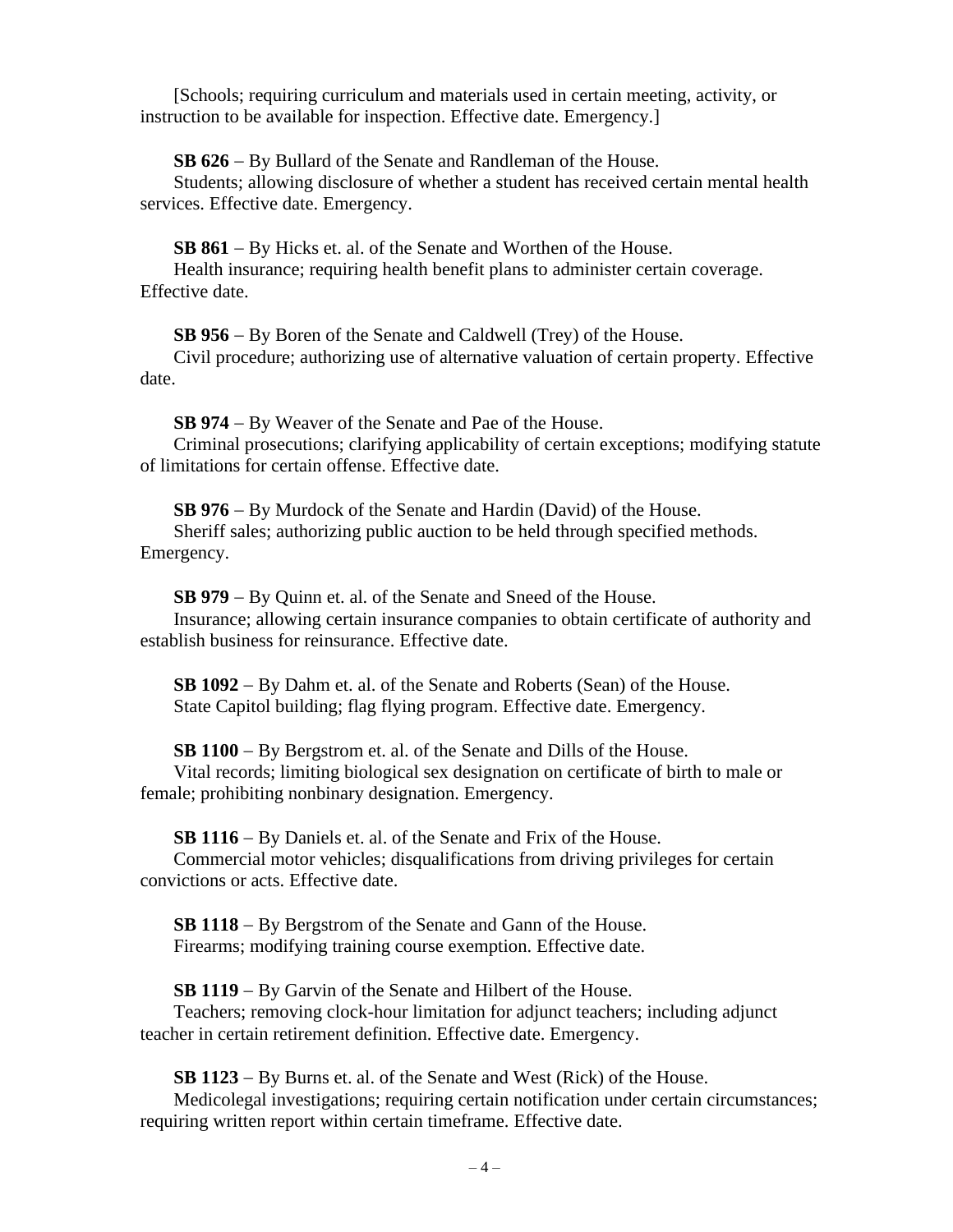**SB 1168** − By Rosino of the Senate and Kannady of the House.

Property; authorizing use of certain contingency for real estate contracts. Effective date.

**SB 1179** − By Simpson of the Senate and Hardin (Tommy) of the House.

Commissions and hospitals; modifying training programs; clarifying certain periods for reimbursements; updating statutory language. Emergency.

**SB 1197** − By David of the Senate and McBride of the House.

Corporation Commission; exempting hydrogen storage tanks from Petroleum Storage Tank Consolidation Act. Effective date.

**SB 1207** − By Montgomery of the Senate and Baker of the House. Student assessments; directing the State Board of Education to promulgate rules for limited exceptions to testing window. Effective date. Emergency.

**SB 1219** − By Bullard of the Senate and McDugle of the House. [Medical marijuana; modifying requirements for edible medical marijuana products. Effective date.]

**SB 1223** − By Bullard of the Senate and Roberts (Dustin) of the House. Public safety; creating misdemeanor for improper use of service animal; stating penalty. Effective date.

**SB 1225** − By Bullard et. al. of the Senate and CrosswhiteHader of the House. [Health care; parental consent to medical treatment of minors; broadening applicability of certain requirement; modifying conditions under which a minor may self-consent to health services; requiring parental consent for certain health services. Effective date.

**SB 1235** − By Pugh et. al. of the Senate and Mize of the House.

Department of Mental Health and Substance Abuse Services; modifying name of certain facility. Emergency.

**SB 1238** − By Dugger of the Senate and Ranson of the House.

Schools; allowing transfer students to enroll in certain full-time virtual education program. Effective date. Emergency.

**SB 1241** − By Quinn of the Senate and Sneed of the House.

Insurance; modifying definitions; conforming language; requiring notice by receiving insurer. Emergency.

**SB 1242** − By Quinn of the Senate and Sneed of the House.

Insurance; modifying actions to be taken by captive insurance company; updating statutory language. Effective date.

**SB 1261** − By Howard of the Senate and Pfeiffer of the House.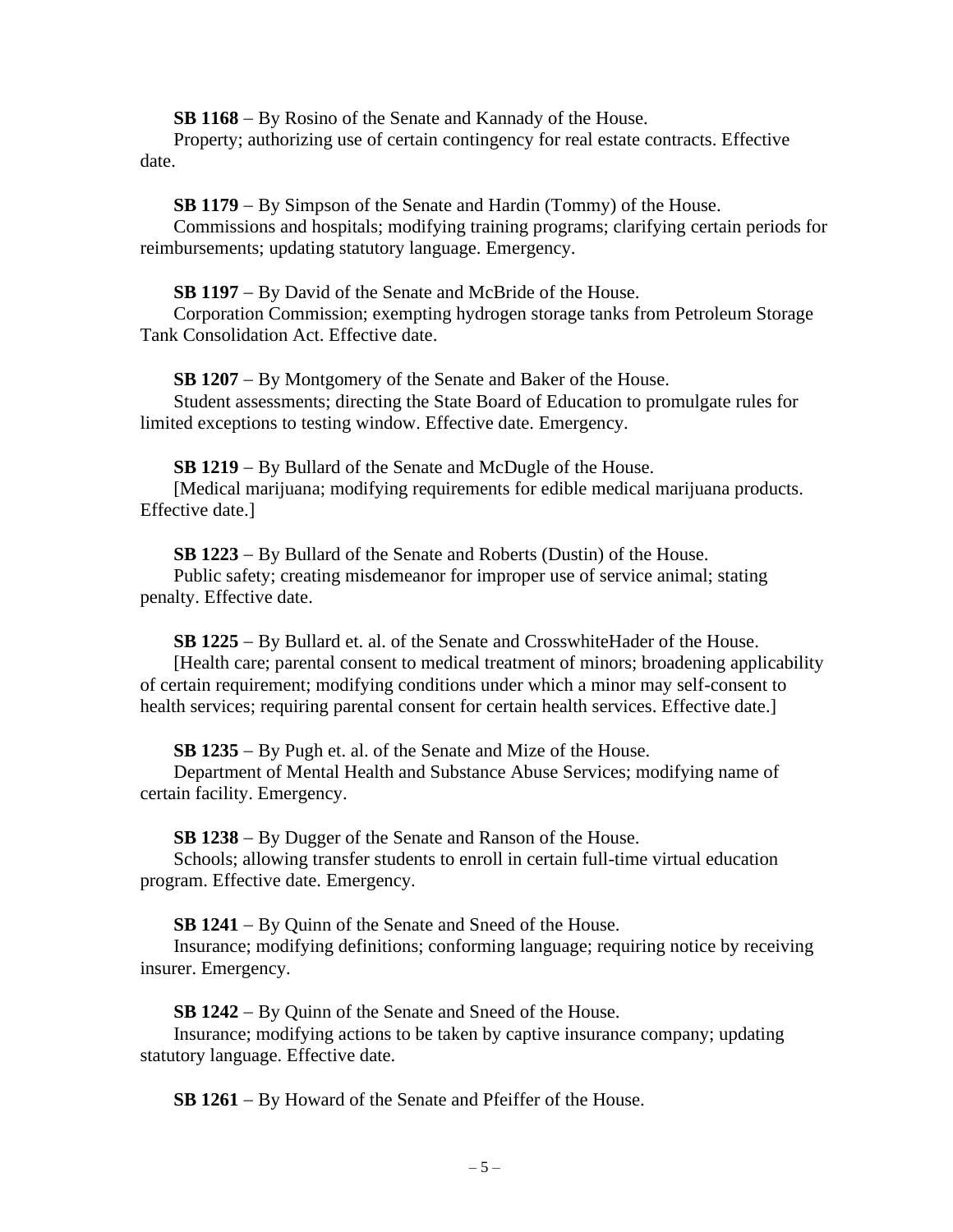[Damages; limiting award for damages to growing crops or plants in civil actions for violations of the Combined Pesticide Law. Effective date. Emergency.]

**SB 1269** − By Simpson of the Senate and Hardin (Tommy) of the House.

Military Department; allowing Military Department to purchase IT equipment without approval from OMES. Effective date.

**SB 1278** − By Garvin of the Senate and Hill of the House.

Oklahoma Center of the Advancement of Science and Technology; repealing advisory committee. Emergency.

**SB 1280** − By Daniels of the Senate and Gann of the House.

Oklahoma Partnership for School Readiness Board; removing language requiring appointments from certain lists. Effective date. Emergency.

**SB 1283** − By Daniels of the Senate and Gann of the House. State Geographic Information System Council; allowing Governor to appoint members without recommendation; clarifying language. Effective date.

**SB 1285** − By Stanley of the Senate and Baker of the House. Education; repealing language regarding the Oklahoma School for the Visual and Performing Arts. Effective date.

**SB 1288** − By Daniels of the Senate and Gann of the House.

Practice of behavioral health; removing certain limitation on appointees to the State Board of Behavioral Health Licensure. Effective date.

**SB 1302** − By Rader of the Senate and Pfeiffer of the House. [Uniform tax procedures; adding marijuana tax to list of taxes for which Tax Commission can file certain assessment. Effective date.]

**SB 1303** − By Rader of the Senate and Pfeiffer of the House.

Sales and use tax; modifying hearing requirements for permit revocation to include teleconferencing and videoconferencing. Effective date.

**SB 1324** − By McCortney et. al. of the Senate and McEntire of the House.

[Pharmacy benefits managers; requiring publication of data; establishing regulations and compliance measures. Effective date.]

**SB 1325** − By Daniels of the Senate and Moore of the House.

Water and water rights; transferring authority of Water Quality Standards to Department of Environmental Quality. Effective date.

**SB 1337** − By McCortney of the Senate and McEntire of the House.

[State Medicaid program; directing Oklahoma Health Care Authority to enter into capitated contracts to transform Medicaid delivery system for certain Medicaid populations; modifying various provisions of the Ensuring Access to Medicaid Act. Effective date.]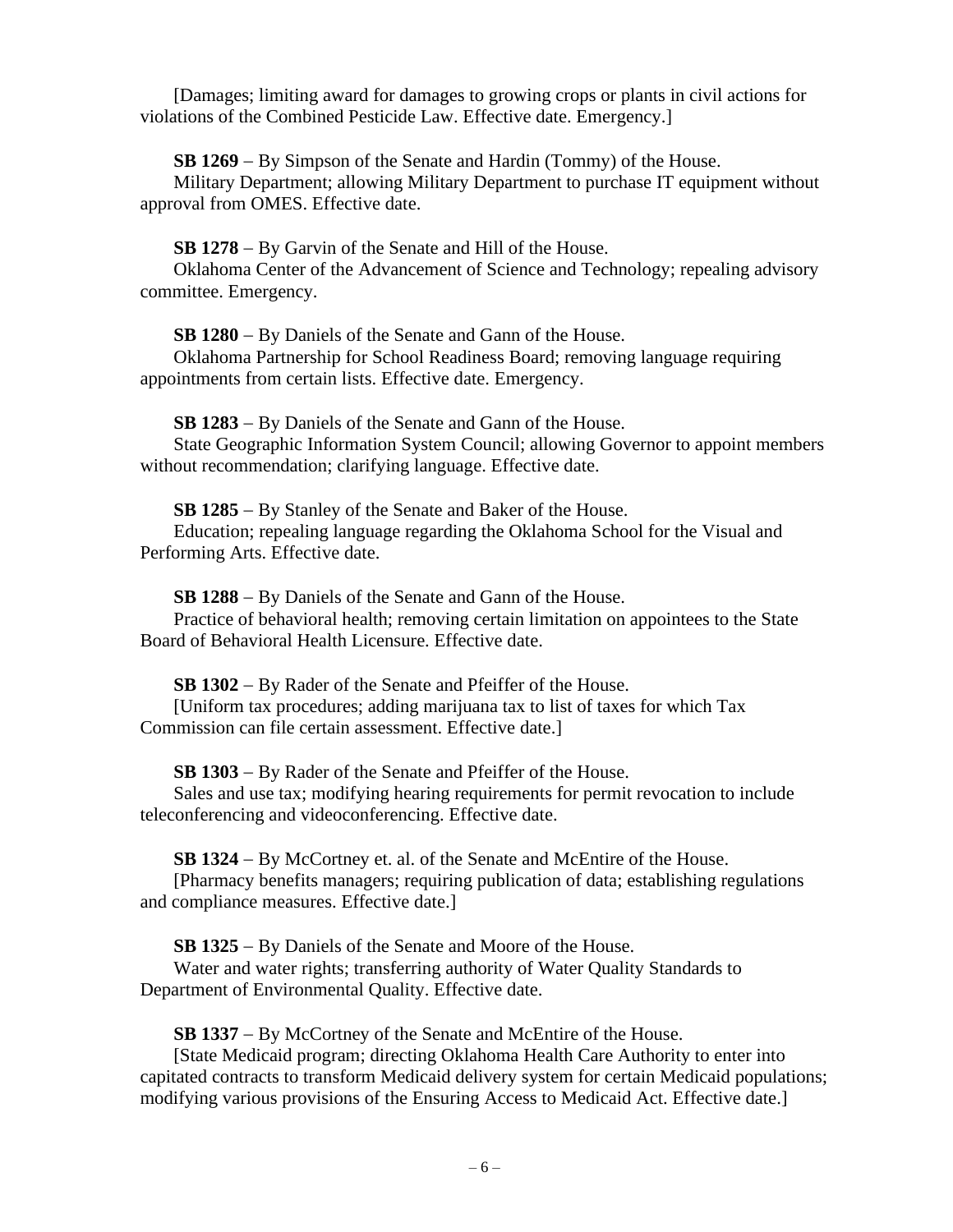**SB 1338** − By Bullard of the Senate and Dempsey of the House.

[Controlled dangerous substances; modifying certain definitions; modifying Schedule I and Schedule III. Effective date.]

**SB 1343** − By Howard et. al. of the Senate and Moore of the House.

Municipal and county bonds; including certain facilities under definition of qualified economic and community development. Effective date.

**SB 1344** − By Garvin of the Senate and Lawson of the House.

Court-appointed special advocates; clarifying standards for education and background checks; removing fee requirement. Effective date.

**SB 1352** − By Taylor et. al. of the Senate and Boles of the House.

Energy; prohibiting governmental entities from limiting consumer access to energy sources. Effective date.

**SB 1366** − By Paxton of the Senate and West (Tammy) of the House.

Oklahoma Self Defense Act; broadening definitions for concealed and unconcealed firearms. Effective date.

**SB 1367** − By Paxton of the Senate and Hardin (David) of the House.

[Oklahoma Medical Marijuana and Patient Protection Act; authorizing certain penalties, discretion, and enforcement; requiring certain license revocation. Effective date.]

**SB 1369** − By Haste of the Senate and McEntire of the House.

[Health information; creating the Healthcare Transparency Initiative Act of 2022; establishing the Office of the State Coordinator for Health Information Exchange; establishing procedures and requirements of Initiative. Effective date. Emergency.]

**SB 1387** − By Standridge et. al. of the Senate and Steagall of the House.

[Motor vehicles; creating the Diabetes Awareness License Plate Revolving Fund; creating the Diabetes Awareness license plate; creating the Air Medal license plate. Effective date.]

**SB 1396** − By Hall of the Senate and Wallace of the House.

[Supplemental hospital offset payment program; creating termination date for certain fee. Effective date.]

**SB 1398** − By Rosino of the Senate and Hill of the House.

Public health; eliminating Health Care Information Advisory Committee; deleting certain requirements. Effective date.

**SB 1418** − By David et. al. of the Senate and Miller of the House.

Higher education; creating the Oklahoma National Guard Educational Assistance Act; providing for eligibility. Effective date. Emergency.

**SB 1428** − By Howard of the Senate and Stinson of the House. Civil procedure; modifying procedures for offers of judgment. Effective date.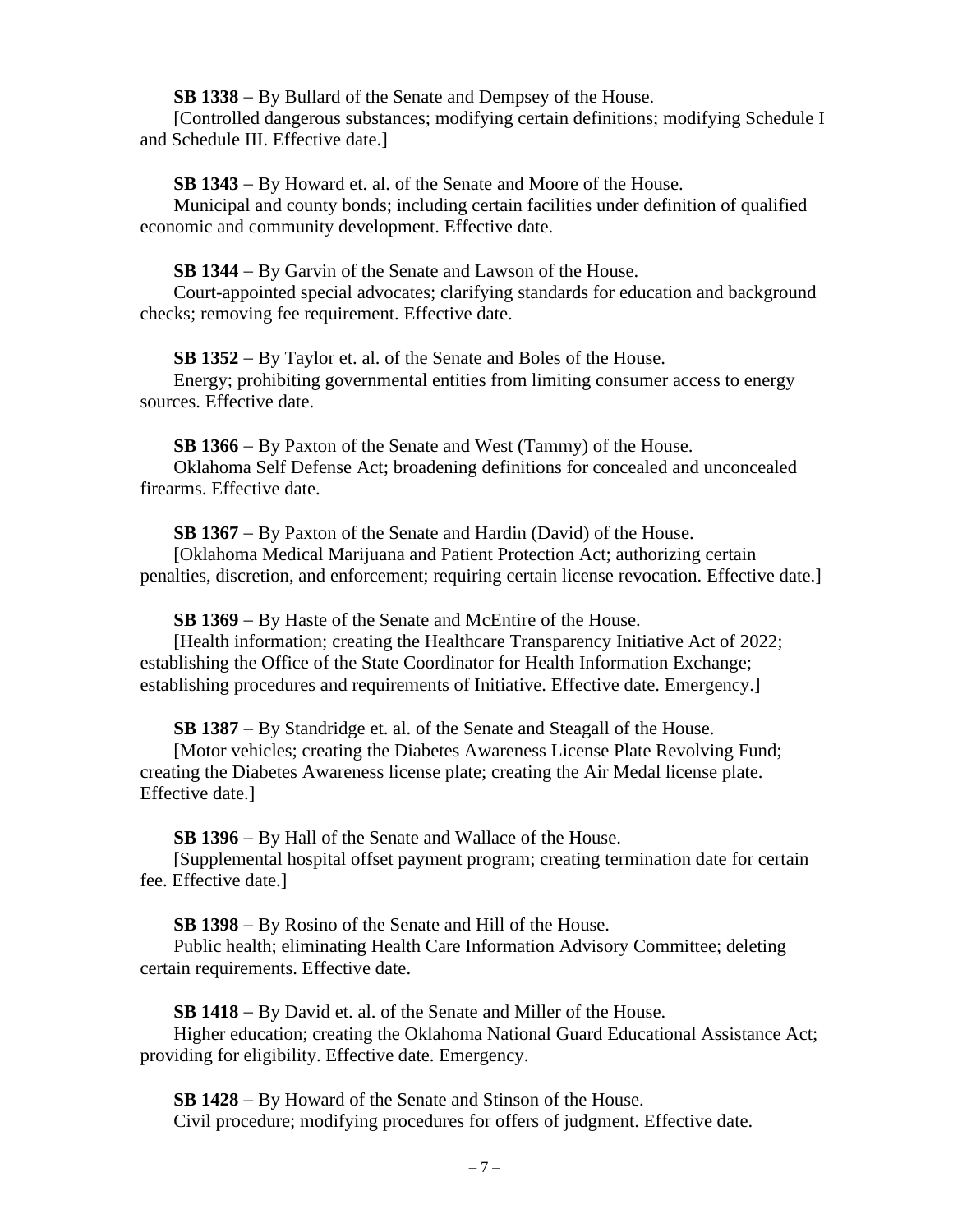**SB 1440** − By Jech of the Senate and Echols of the House.

[Uniform Controlled Dangerous Substances Act; increasing certain registration fee. Emergency.]

**SB 1455** − By Daniels et. al. of the Senate and Moore of the House.

Administrative Procedures Act; establishing guidelines for interpretation of statutes or administrative rules. Effective date.

**SB 1456** − By Jech of the Senate and Newton of the House.

Corrections; authorizing certain rule promulgation for approval of academy. Effective date.

**SB 1467** − By David of the Senate and Caldwell (Chad) of the House. State Medicaid program; requiring Oklahoma Health Care Authority to conduct certain annual review. Effective date.

**SB 1474** − By Rader of the Senate and McCall of the House.

Motor vehicles; providing certain exception to prohibition on transfer of title. Emergency.

**SB 1495** − By Treat et. al. of the Senate and McCall of the House. [Sales tax; modifying rate levied on certain foods and food ingredients. Effective date.]

**SB 1518** − By Garvin of the Senate and McEntire of the House.

[Long-term care; eliminating temporary emergency waiver for employment of noncertified nurse aides; stating requirements for training and competency evaluation program. Effective date.]

**SB 1521** − By Standridge et. al. of the Senate and Frix of the House.

[Memorial bridges; amending location of the Private Robert "Bob" Clark Memorial Bridge. Effective date.]

**SB 1526** − By Floyd of the Senate and Osburn of the House.

Securities; modifying provisions of the Oklahoma Subdivided Land Sales Code. Effective date.

**SB 1528** − By Newhouse of the Senate and Boatman of the House.

Utility vehicles; removing prohibition on certain vehicles operating on certain roadways. Effective date.

**SB 1529** − By Leewright of the Senate and Dobrinski of the House. Municipalities; updating statutory language in the Oklahoma Municipal Power Authority Act. Effective date.

**SB 1541** − By Rosino et. al. of the Senate and Miller of the House. Autonomous vehicles; allowing fully automated vehicles to operate on public roads. Effective date.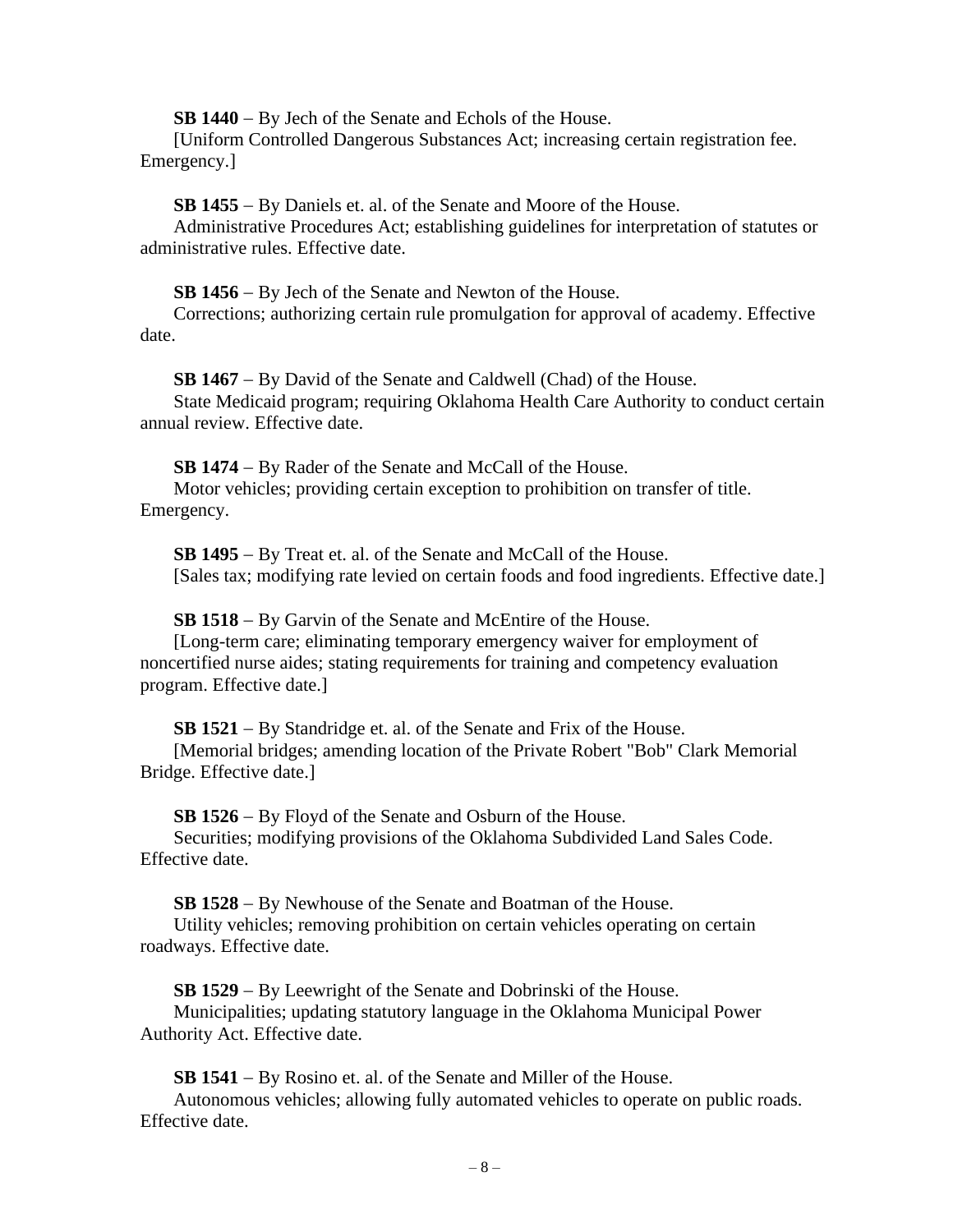**SB 1543** − By Treat et. al. of the Senate and Echols of the House.

[Medical marijuana; making Oklahoma Medical Marijuana Authority separate and distinct entity; providing for certain transfers; providing for appointment of Executive Director; modifying enforcement powers of Authority. Effective date.]

**SB 1545** − By Leewright et. al. of the Senate and Roberts (Dustin) of the House. [Bail; providing primary consideration for court making certain determination; establishing requirements for public safety reporting system. Effective date. Emergency.]

**SB 1546** − By McCortney et. al. of the Senate and McCall of the House. Red River Boundary Commission; modifying certain dates. Effective date.

**SB 1547** − By Howard et. al. of the Senate and McCall of the House. Oklahoma Open Meeting Act; requiring live stream of certain meetings; reinstating alternative procedures in emergencies. Emergency.

**SB 1591** − By Brooks et. al. of the Senate and Pae of the House.

Driver licenses; modifying requirements concerning the issuance of application and periods of certain driver licenses; creating certain fee; providing certain preclusions. Effective date.

**SB 1592** − By Treat of the Senate and McCall of the House. Liability insurance; creating Educators' Professional Liability Insurance Program; requiring liability coverage for school employees. Emergency.

**SB 1601** − By Rader of the Senate and Bush of the House.

County pensions; authorizing one-time lump sum contribution; modifying contribution amounts for certain employees. Effective date. Emergency.

**SB 1602** − By Hall of the Senate and Kerbs of the House. Motor license agents; modifying certain retention. Emergency.

**SB 1610** − By Standridge et. al. of the Senate and Sterling et. al. of the House. [Department of Transportation; requiring the Oklahoma Turnpike Authority to conduct certain study; specifying information to be included in study. Emergency.]

**SB 1612** − By David of the Senate and Echols of the House.

[Law enforcement unification; creating the Oklahoma Department of Public Safety Unification, Recruitment, and Retention Act of 2022. Effective date.]

**SB 1613** − By David et. al. of the Senate and Echols of the House. Law enforcement mental wellness; providing for the creation and maintenance of a Mental Wellness Division. Effective date.

**SB 1621** − By Pugh of the Senate and Caldwell (Chad) of the House. [Charter schools; creating the Statewide Charter School Board; providing for succession to certain contracts. Effective dates. Emergency.]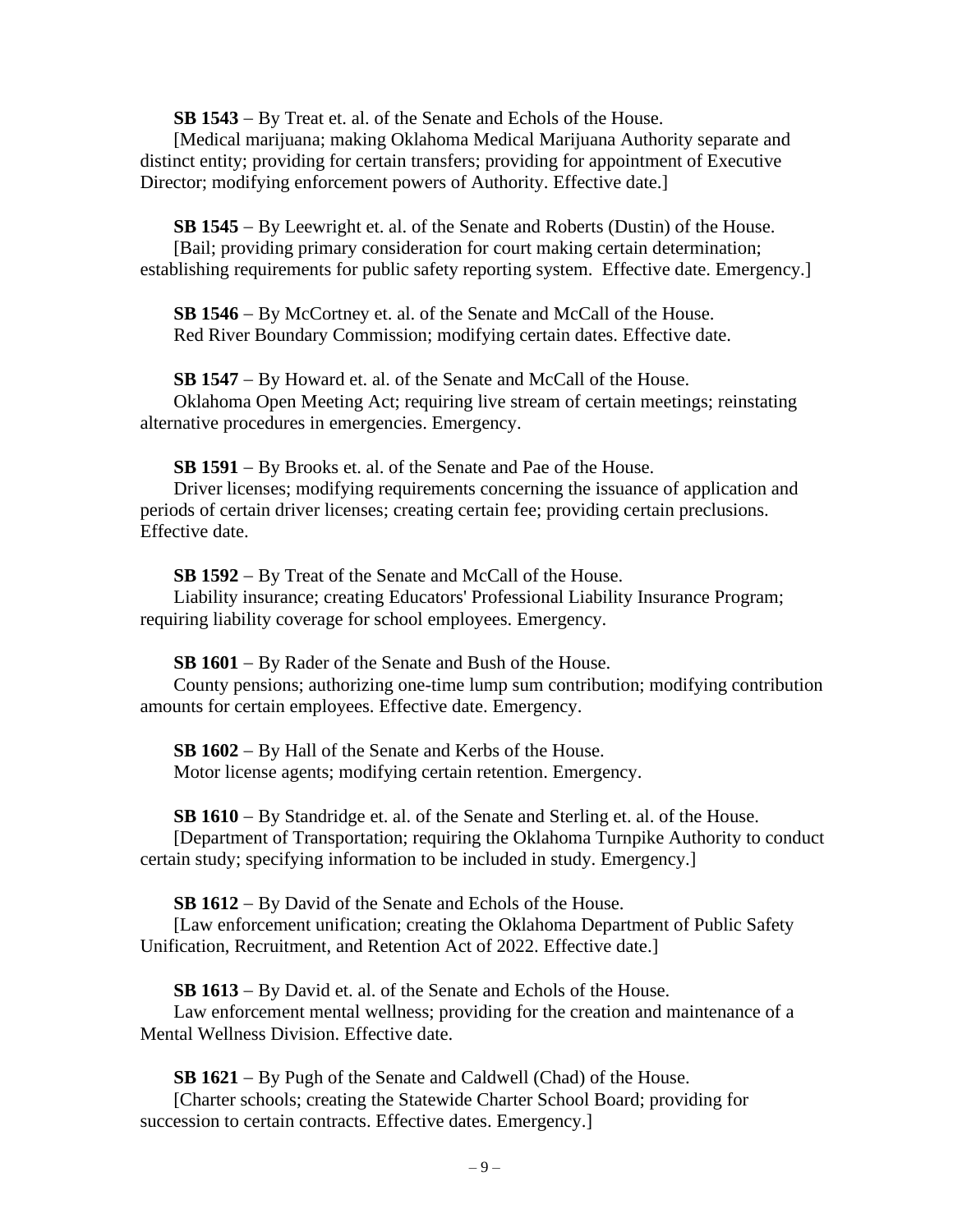**SB 1627** − By Pugh of the Senate and Echols of the House.

[Higher education; creating the Workforce Development Revolving Fund; providing for award of funds. Effective date. Emergency.]

**SB 1631** − By Pugh of the Senate and Vancuren of the House.

Teachers; directing the Commission for Educational Quality and Accountability to establish a mentor teacher pilot program. Effective date. Emergency.

**SB 1633** − By Jett et. al. of the Senate and McEntire of the House.

Pharmacy benefits managers; prohibiting pharmacy benefits managers from certain actions; requiring certain reports be created. Effective date.

**SB 1635** − By Jett et. al. of the Senate and McEntire of the House.

Pharmacy benefits managers; prohibiting pharmacy benefits managers from certain actions; establishing enforcement measures. Effective date.

**SB 1646** − By Rader et. al. of the Senate and Osburn of the House.

[Classification of crimes; classifying criminal offenses into classifications. Effective date.]

**SB 1659** − By Newhouse of the Senate and Dills of the House.

Tax credits; modifying certain Oklahoma Equal Opportunity Education Scholarship Act reporting dates. Effective date.

**SB 1667** − By Kidd of the Senate and Worthen of the House.

Ad valorem tax code; providing exception to requirement for notification of increase of property valuation. Effective date.

**SB 1673** − By Pugh of the Senate and Nollan of the House.

Oklahoma Higher Learning Access Program; providing income qualification based on certain number of dependent children. Effective date. Emergency.

**SB 1687** − By Leewright of the Senate and McEntire of the House.

Loan charges; designating dollar amounts; modifying amount thresholds. Effective date.

**SB 1688** − By Standridge of the Senate and West (Kevin) of the House.

[Civil asset forfeiture; authorizing seizure of property used for certain illegal purposes. Effective date.]

**SB 1693** − By Bergstrom et. al. of the Senate and West (Josh) of the House. [Medical marijuana; requiring certain applicants to obtain authorization for water use. Effective date.]

**SB 1696** − By Treat et. al. of the Senate and McCall of the House. Hunting and fishing; allowing for certain license expiration. Effective date.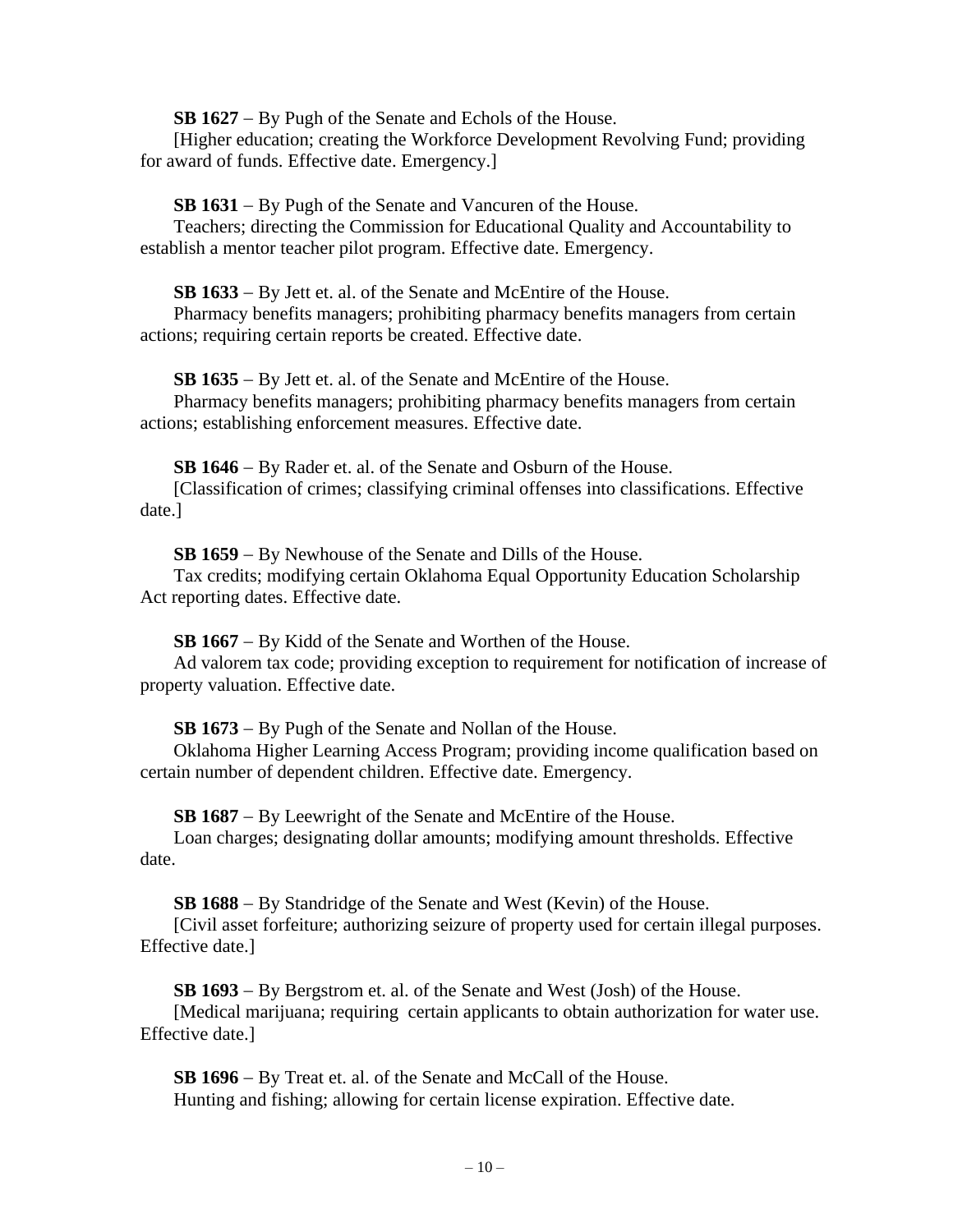**SB 1697** − By Jech of the Senate and Moore of the House.

[Medical marijuana growing operations; requiring bond for grow operations. Emergency.]

**SB 1704** − By Paxton of the Senate and Lowe (Dick) of the House.

[Medical marijuana; expanding scope of penalties; decreasing period for assessment of penalties. Effective date.]

**SB 1706** − By Leewright of the Senate and Sims of the House. Security fences; providing for the use of battery-powered security fences. Emergency.

**SB 1714** − By Garvin of the Senate and Caldwell (Trey) of the House. Alcoholic beverages; modifying license fees. Emergency.

**SB 1716** − By Leewright of the Senate and Moore of the House. Roofing; providing exception for commercial endorsement for labor-only subcontractors. Effective date.

**SB 1723** − By Coleman of the Senate and Marti of the House. [Alcoholic beverages; providing exception for wine and spirits wholesalers and beer distributors. Emergency.]

**SB 1725** − By Pugh of the Senate and Osburn of the House. [Occupational Licensing Review Act; which relates to the Occupational Licensing Advisory Commission; providing sunset date. Effective date. Emergency.]

**SB 1726** − By Leewright of the Senate and Hilbert of the House. [Medical marijuana; expanding definition; removing exception from regulatory zoning laws; providing reference. Emergency.]

**SB 1733** − By Treat et. al. of the Senate and McCall of the House. Oklahoma Open Records Act; modifying definitions. Effective date.

**SB 1737** − By Stephens of the Senate and Patzkowsky of the House. [Medical marijuana; requiring certain signage. Effective date.]

**SB 1755** − By Leewright of the Senate and Pfeiffer of the House. [Medical marijuana licensing; providing attestation requirements; requiring the Oklahoma Medical Marijuana Authority to inspect and review plans. Effective date.]

**SB 1763** − By Weaver of the Senate and Moore of the House. Asset forfeiture; modifying parties eligible to bring certain actions. Effective date.

**SB 1779** − By Jett et. al. of the Senate and Roberts (Eric) of the House. [Medical marijuana; requiring a medical marijuana business license holder to post signage on premises with license and telephone number. Effective date.]

**SB 1781** − By Rader of the Senate and Talley of the House.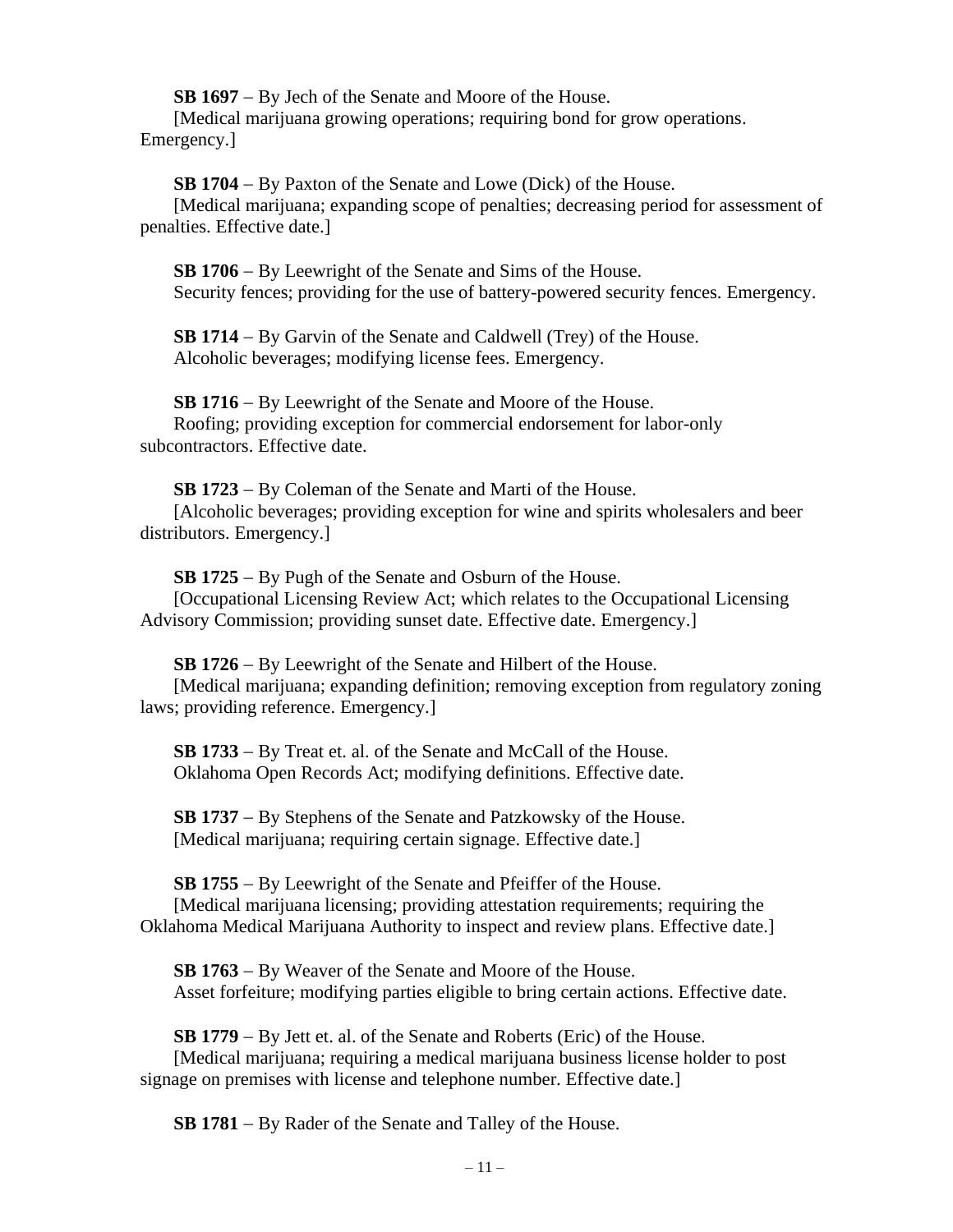Aircraft excise tax; relates to the report on transfer of legal ownership aircraft; modifying report requirements. Effective date.

**SB 1802** − By Howard of the Senate and Kannady of the House.

Multiple versions of statutes; amending, merging, consolidating and repealing multiple versions of statutes. Emergency.

**SB 1808** − By Howard of the Senate and Kannady of the House.

[Lotteries; modifying eligibility of certain persons to conduct raffles; prohibiting additional compensation. Effective date.]

**SB 1822** − By Floyd et. al. of the Senate and Hilbert of the House. Public works; requiring certain signage on certain public projects. Effective date.

**SB 1830** − By Pugh of the Senate and McCall of the House. Oklahoma Advanced Mobility Pilot Program; modifying included technologies; modifying allowable grants. Effective date.

**SB 1835** − By Bergstrom of the Senate and West (Josh) of the House. [Oklahoma Water Resources Board; requiring certain report; establishing penalties for noncompliance. Effective date.]

**SB 1841** − By Paxton of the Senate and Bush of the House.

[Medical marijuana; authorizing the Oklahoma Medical Marijuana Authority to take certain actions against business license holder for violation. Emergency.]

**SB 1848** − By Montgomery of the Senate and Hilbert of the House. [Medical marijuana tax; modifying apportionment; creating Drug and Alcohol Abuse Revolving Fund. Effective date. Emergency.]

**SB 1852** − By David of the Senate and McBride of the House.

Oklahoma Energy Initiative Act; adding energy practices to scope of Initiative; modifying Energy Initiative Board members. Effective date.

**SB 1853** − By David of the Senate and McBride of the House.

Corporation Commission; creating hydrogen fuel production standard; establishing reporting requirements. Effective date.

**SB 1855** − By Simpson et. al. of the Senate and Boles of the House.

Alternative Fuels Technician Certification Act; modifying equipment and facilities under Department authority. Effective date.

**SB 1860** − By McCortney et. al. of the Senate and McEntire et. al. of the House.

Patient's Right to Pharmacy Choice Act; expanding retail pharmacy network access standards; prohibiting pharmacy benefits managers from requiring patient use affiliated pharmacy; expanding pharmacy network participation. Effective date.

**SJR 17** − By Bullard et. al. of the Senate and CrosswhiteHader of the House.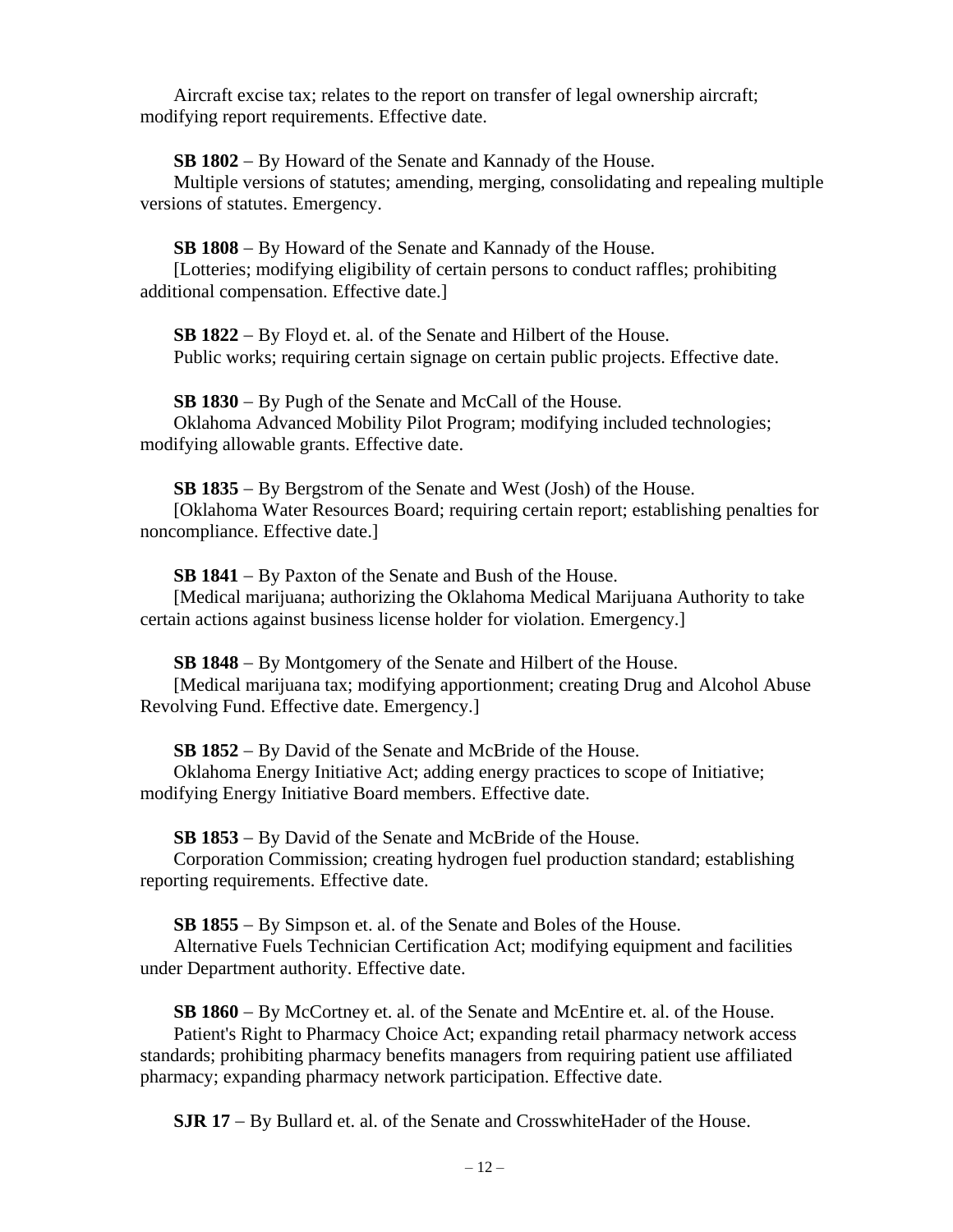[Constitutional amendment; equating rights of unborn persons to rights of born persons; prohibiting performance of abortion; providing exception.]

**SJR 27** − By Bergstrom et. al. of the Senate and Roberts (Sean) of the House. [Constitutional amendment; clarifying certain voting requirement.]

**SJR 34** − By Jech of the Senate and Newton of the House.

[Constitutional amendment; vote of the people; increasing limit of Constitutional Reserve Fund.]

**SJR 35** − By Jech of the Senate and Newton of the House.

[Constitutional amendment; creating Taxpayer Allocation Program Fund; providing taxpayer credit.]

**SJR 36** − By Montgomery of the Senate and Boatman of the House. [Constitutional amendment; providing for appropriations by levy of certain taxes.]

**SJR 37** − By Treat et. al. of the Senate and McCall of the House. [Constitutional amendment; providing that nothing in the Constitution secures or protects a right to an abortion.]

**SJR 43** − By Treat et. al. of the Senate and Lepak of the House. [Constitutional amendment; recreating court system.]

**SJR 48** − By Treat et. al. of the Senate and McCall of the House. [Constitutional amendment; requiring proof of identity to vote in certain elections; requiring proof of identity for all authorized voting methods.]

# **RESOLUTIONS FOR CONSIDERATION**

**HCR 1013** − By Steagall of the House and Dahm of the Senate. Concurrent resolution; communism; Cuba.

**HCR 1014** − By Olsen. Concurrent resolution; Day of Tears recognition; distribution.

**HCR 1015** − By Phillips. Public health; Men's Health Awareness Month.

**HR 1043** − By Waldron.

Resolution supporting Ukraine; recognizing Ukrainian sovereignty; and urging withdrawal of Russian forces.

**HR 1047** − By Roberts (Sean). Resolution; oil and gas industry; increasing oil and gas production.

**HR 1049** − By Bush.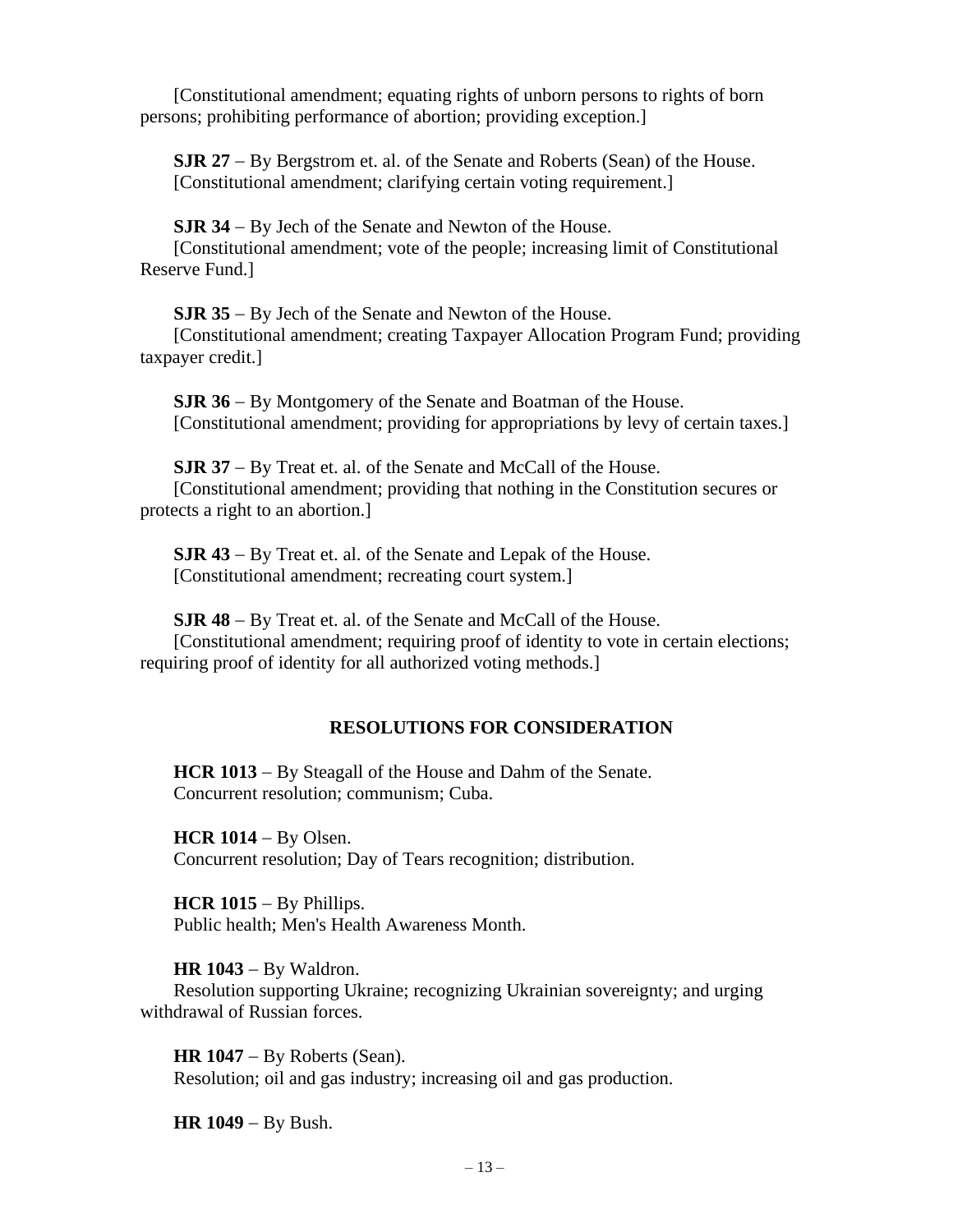Resolution; ACEs and PACEs Awareness Day; April 7, 2022.

**HR 1050** − By Stark. National Donate Life Month; April.

## **HR 1051** − By Wallace.

Hochatown; recognizing as an important historical town and present-day tourism destination.

**HR 1052** − By West (Tammy). Poetry Month; proclaiming April as National Poetry Month.

**SCR 19** − By Daniels.

Concurrent resolution; establishing the Joint Rules for the Joint Committee on Administrative Rules; amending Joint Rules.

# **SENATE AMENDMENTS TO HOUSE BILLS**

**SAs** to **HB 1122** − By Phillips et. al. of the House and Leewright of the Senate. [Telecommunications; imposing maximum charges with respect to certain connections to utility poles; effective date.]

**SAs** to **HB 1647** − By Humphrey of the House and Bullard of the Senate.

Criminal procedure; Pretrial Release Act; proceedings; services programs; effective date.

**SAs** to **HB 2542** − By Stinson et. al. of the House and Brooks of the Senate. [Attorneys; practice of law; procedure for motion to practice law in Oklahoma; reciprocal agreement; effective date.]

**SAs** to **HB 2693** − By Hasenbeck et. al. of the House and Pugh et. al. of the Senate. [Civics education; directing establishment of micro-credential program in civics; removing requirement for certain assessment; effective date; emergency.]

**SAs** to **HB 2776** − By Pfeiffer of the House and Montgomery et. al. of the Senate. [School funding; creating the Protecting Revenues for Oklahoma Teachers, Educators and Students (PROTEST) Fund; purpose; expenditures; effective date; emergency.]

# **THIRD READING**

**HB 1055** − By Randleman of the House and Stephens of the Senate. Definitions and general provisions; designating the Colonial Spanish Mustang/Heritage Horse of Oklahoma as the state horse; codification; effective date.

**HB 1888** − By Williams et. al. of the House and Bullard of the Senate.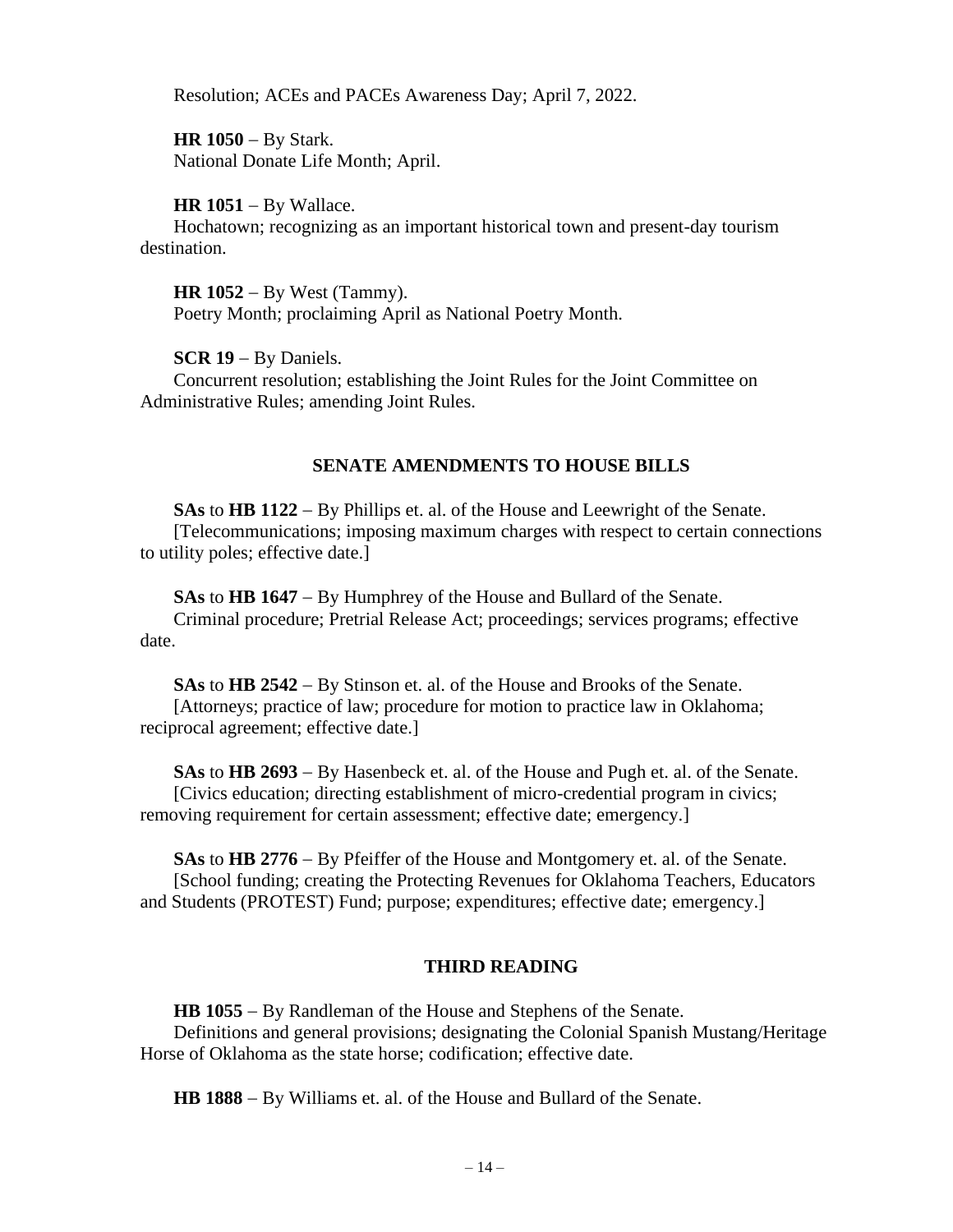State government; prohibiting certain entities from conducting gender or sexual diversity training or counseling; effective date.

#### **GENERAL ORDER**

**HB 1005** − By Bush et. al. of the House and Montgomery of the Senate. Public health; Uniform Controlled Dangerous Substances Act; harm-reduction services; codification; emergency.

#### **HB 1011** − By Phillips et. al.

Consumer protection; Digital Fair Repair Act; disclosure of information; effective date.

#### **HB 1020** − By Worthen.

Public lands; requiring notice to certain landowners when state school lands are recategorized; effective date.

#### **HB 1025** − By Worthen.

Criminal procedure; clarifying hearing procedures for returning property to lawful owners; effective date.

#### **HB 1048** − By Kerbs et. al.

Railroads; requiring certain railroads to have two crewmembers in control compartment of lead locomotive unit; making certain exceptions; effective date.

## **HB 1049** − By Kerbs et. al.

Motor vehicles; requiring the Department of Public Safety to provide internet services with adequate speed to motor license agents; effective date.

#### **HB 1056** − By Olsen et. al.

Crimes and punishments; prohibiting certain officials from restricting religious activities during a declared state of emergency; effective date.

#### **HB 1097** − By Strom of the House and Coleman of the Senate.

Alcoholic beverages; authorizing holders of multiple small brewer licenses to sell beer at multiple locations; effective date.

#### **HB 1115** − By West (Rick) et. al.

Criminal procedure; authorizing use of certain chemical treatment for offenders who commit sexually violent offenses; codification; effective date.

#### **HB 1117** − By West (Rick).

State government; exempting certain individuals from state park entrance fees; effective date.

## **CS** for **HB 1126** − By Phillips.

Technology; requiring employers provide written notice to employees of electronic mail monitoring; requiring certain categories of monitoring be disclosed; effective date.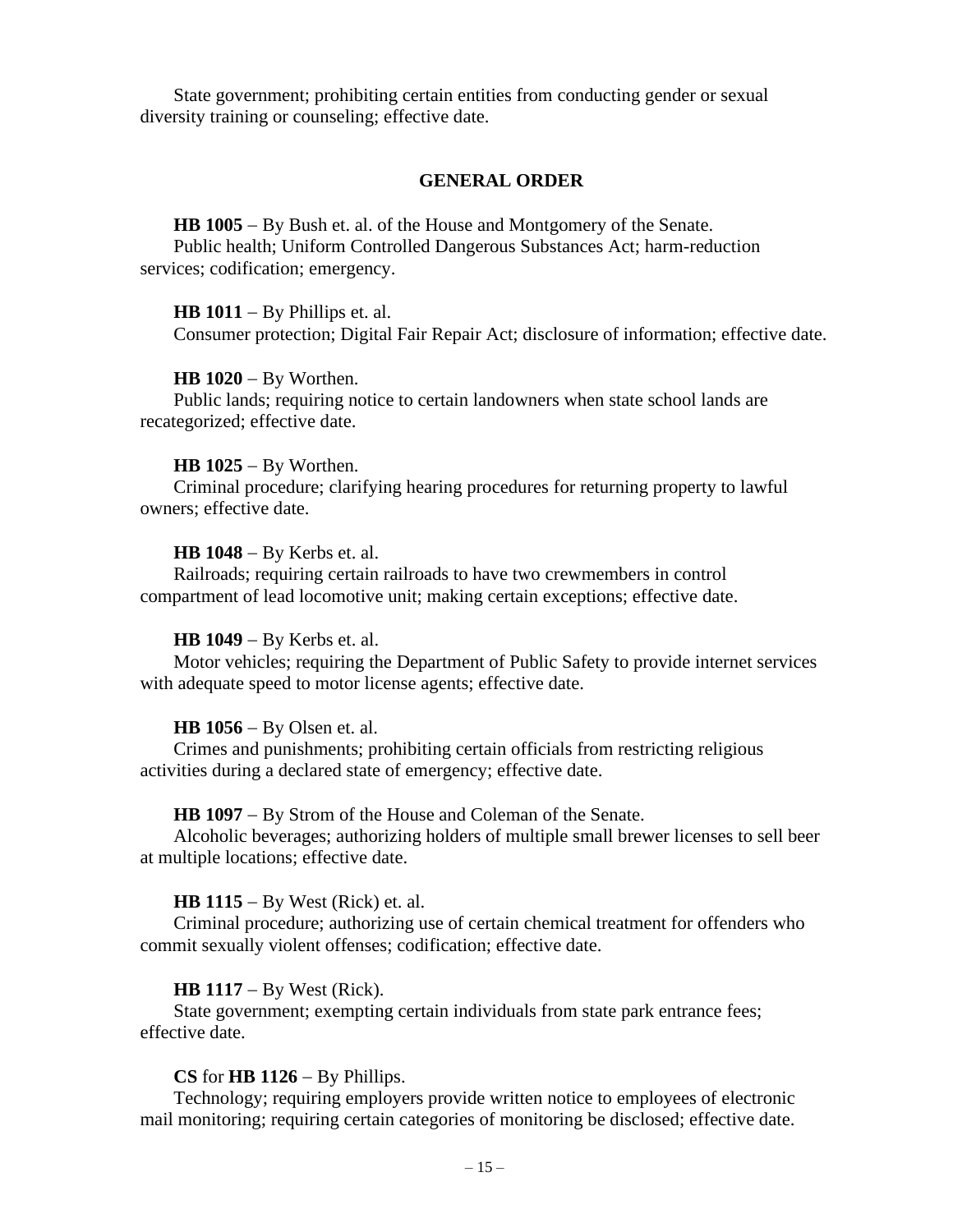## **CS** for **HB 1128** − By Phillips.

State government; office of Attorney General; domestic violence; providing certain exemptions; effective date.

### **HB 1141** − By Fetgatter.

Environment and natural resources; allowing a county or municipality to create a landfill utilization district; effective date.

### **HB 1142** − By Fetgatter.

Agriculture; creating the Oklahoma Industrial Hemp Remediation Program; effective date.

**CS** for **HB 1229** − By Smith of the House and McCortney of the Senate. Professions and occupations; Funeral Services Licensing Act; definition; exception; effective date.

**HB 1238** − By McCall. United States; creating the Federal Relations Act of 2021; effective date.

**HB 1239** − By McCall.

United States; creating the Federal Relations Act of 2021; effective date.

**CS** for **HB 1551** − By McDugle of the House and Jett of the Senate.

Prisons and reformatories; directing the Pardon and Parole Board to establish a Conviction Integrity Review Unit; effective date.

**HB 1564** − By Gann et. al. of the House and Stephens et. al. of the Senate. Landlord and tenant; delinquent rent; prohibiting discretion to extend terms of tenancy; authorizing late payment fee; providing for enforcement of act; effective date.

#### **HB 1580** − By Dollens et. al.

Animals; prohibiting persons from chaining or tethering a dog under certain circumstances; effective date.

**HB 1605** − By Walke. Probate; venue priority; effective date; emergency.

## **HB 1619** − By Bennett.

Landlord and tenant; delinquent rent; rental agreement termination; timing requirements; effective date.

**HB 1627** − By Mize of the House and Montgomery of the Senate.

Consumer protection; Online Marketplace Consumer Protection Act; Attorney General; effective date.

**CS** for **HB 1636** − By Phillips.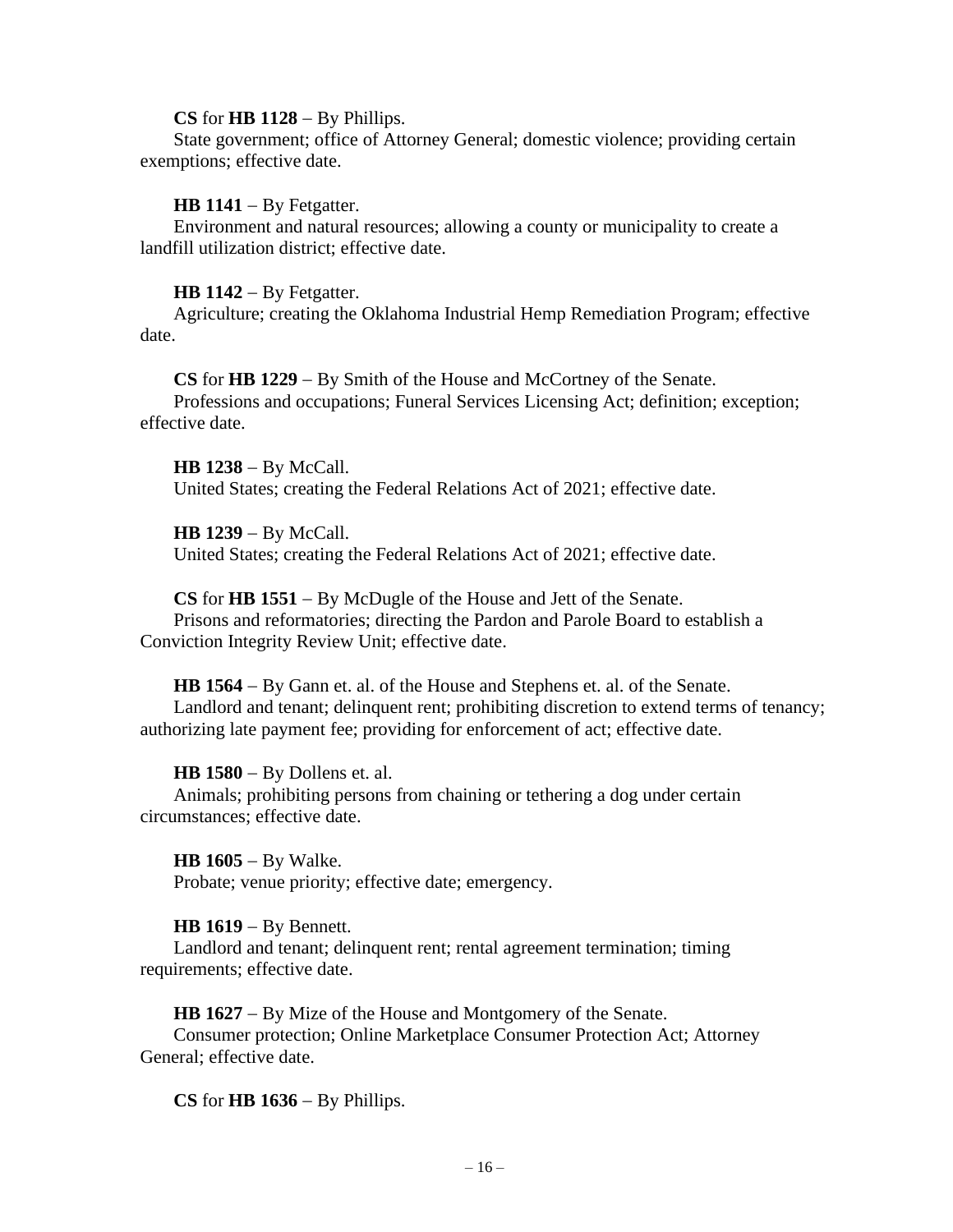Alcoholic beverages; mixed beverage, beer and wine, caterer, public or special event licensee; audit; effective date.

**HB 1637** − By Randleman et. al. of the House and Quinn of the Senate.

Mental Health; Department of Mental Health and Substance Abuse Services; authority; requirement; definition; effective date.

**HB 1660** − By West (Kevin) et. al. of the House and Quinn of the Senate. Daylight saving time; exempting Oklahoma from the federal daylight saving time provision; effective date.

**HB 1706** − By Talley et. al. of the House and Leewright of the Senate. Transportation; stating legislative intent; requiring the Department of Transportation sign and send application requesting Historic Route 66 be declared a U.S. Bicycle Route by certain date; effective date.

**HB 1754** − By Hardin (David) of the House and Weaver of the Senate. Crimes and punishments; increasing penalties; effective date.

**CS** for **HB 1757** − By Ranson of the House and Dugger of the Senate. Criminal procedure; authorizing the arrest of persons under certain circumstances; effective date.

**HB 1787** − By Pae of the House and Coleman of the Senate.

State government; providing for rates of compensation for on-call state employees; repealer; effective date.

**CS** for **HB 1790** − By Pae of the House and Brooks of the Senate. Public health and safety; creating the Kasey Alert Act; Department of Public Safety; Commissioner of Public Safety; law enforcement; effective date.

# **CS** for **HB 1798** − By Miller.

Consumer protection; Network Company Services Act; Attorney General; consumer information; effective date.

**CS** for **HB 1833** − By McBride of the House and Daniels of the Senate. Nuisance; oil and gas activities; damages; effective date.

**HB 1835** − By Waldron. Professions; occupations; disciplinary action; effective date.

# **HB 1843** − By Fugate et. al.

Elections; authorizing absentee voter to cast provisional ballot; providing exceptions; effective date.

# **CS** for **HB 1845** − By Fugate.

Motor vehicles; requiring lamp usage during conditions of inclement weather; effective date.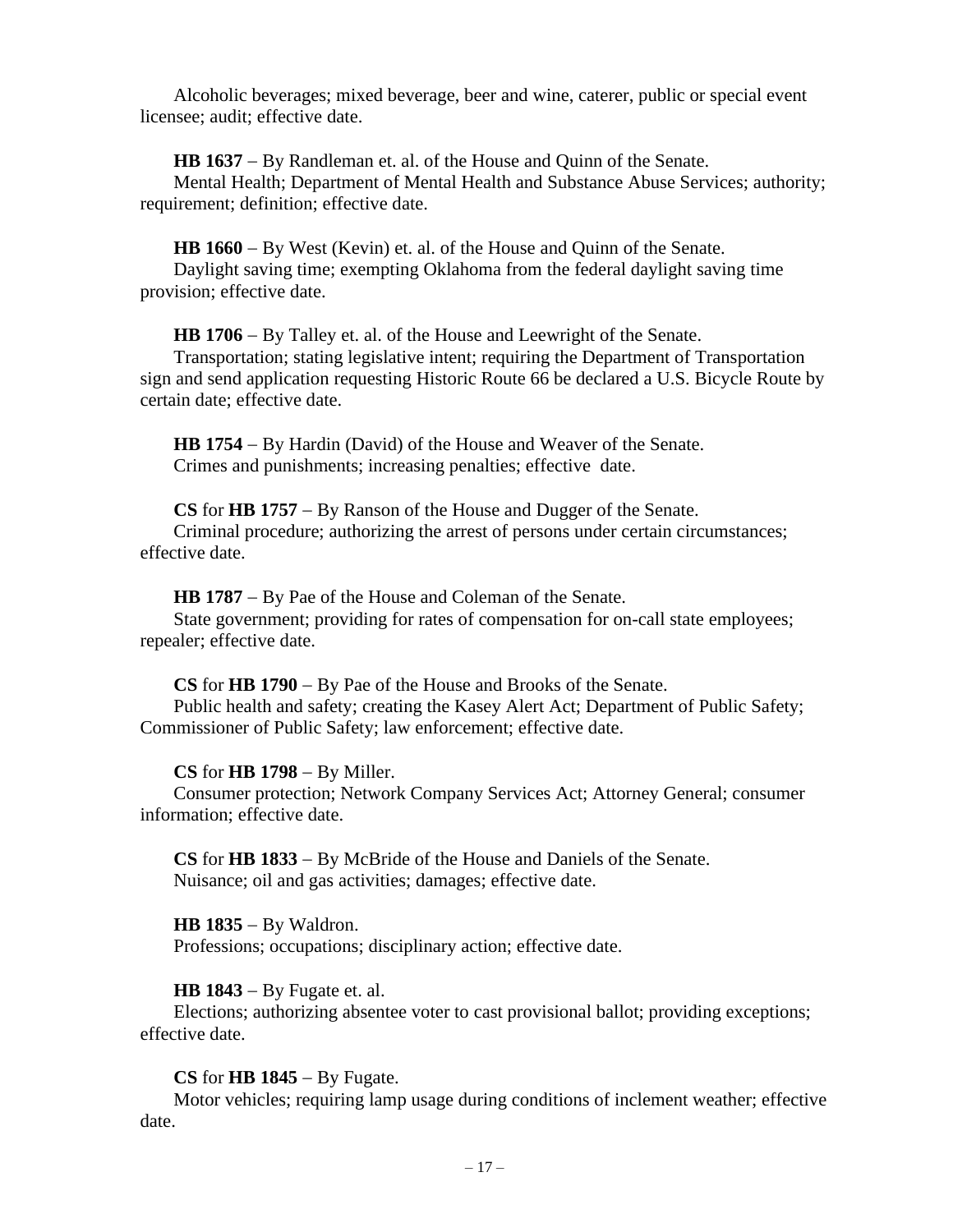#### **HB 1898** − By Roberts (Sean).

Firearms; deleting named act and adding statutory references; codification; effective date.

## **HB 1908** − By Fetgatter.

Revenue and taxation; medical marijuana taxation; State Department of Health; Oklahoma Tax Commission; contract; tax collection; fee; effective date; emergency.

### **HB 1909** − By Fetgatter.

Revenue and taxation; Oklahoma adjusted gross income and taxable income; business license; Section 280E of Internal Revenue Code; effective date.

### **CS** for **HB 1919** − By Blancett.

Schools; mandating counseling and guidance services for students; setting minimum ratio of students to certified school counselors; effective date.

### **CS** for **HB 1920** − By Martinez.

Beer industry requirements; regulation of agreements; prohibiting certain actions; effective date.

#### **CS** for **HB 1921** − By Martinez et. al.

State government; designation of quarters and space to state departments; limitations to certain relocations; emergency.

## **CS** for **HB 1922** − By Martinez.

Alcoholic beverages; modifying requirements for certain wine shipment reports; effective date.

#### **CS** for **HB 1927** − By Martinez et. al. of the House and Pugh of the Senate.

[Revenue and taxation; tax credit; parents of children enrolled in public school; effective date.]

#### **CS** for **HB 1942** − By Smith et. al. of the House and Bullard of the Senate.

Public health and safety; requiring the dispatch of certain calls to volunteer fire departments; effective date.

## **CS** for **HB 1981** − By Lepak.

Professions and occupations; creating the Universal State and Military Equivalence Licensing Recognition Act; effective date.

## **CS** for **HB 1989** − By Caldwell (Trey).

Agriculture; seed labels; requiring genetically engineered cotton seed labels contain certain information; minimum warm germination percentage; effective date.

**CS** for **HB 2036** − By Ford of the House and Bergstrom of the Senate. Public health; vapor products and reporting; compliance deadlines; emergency.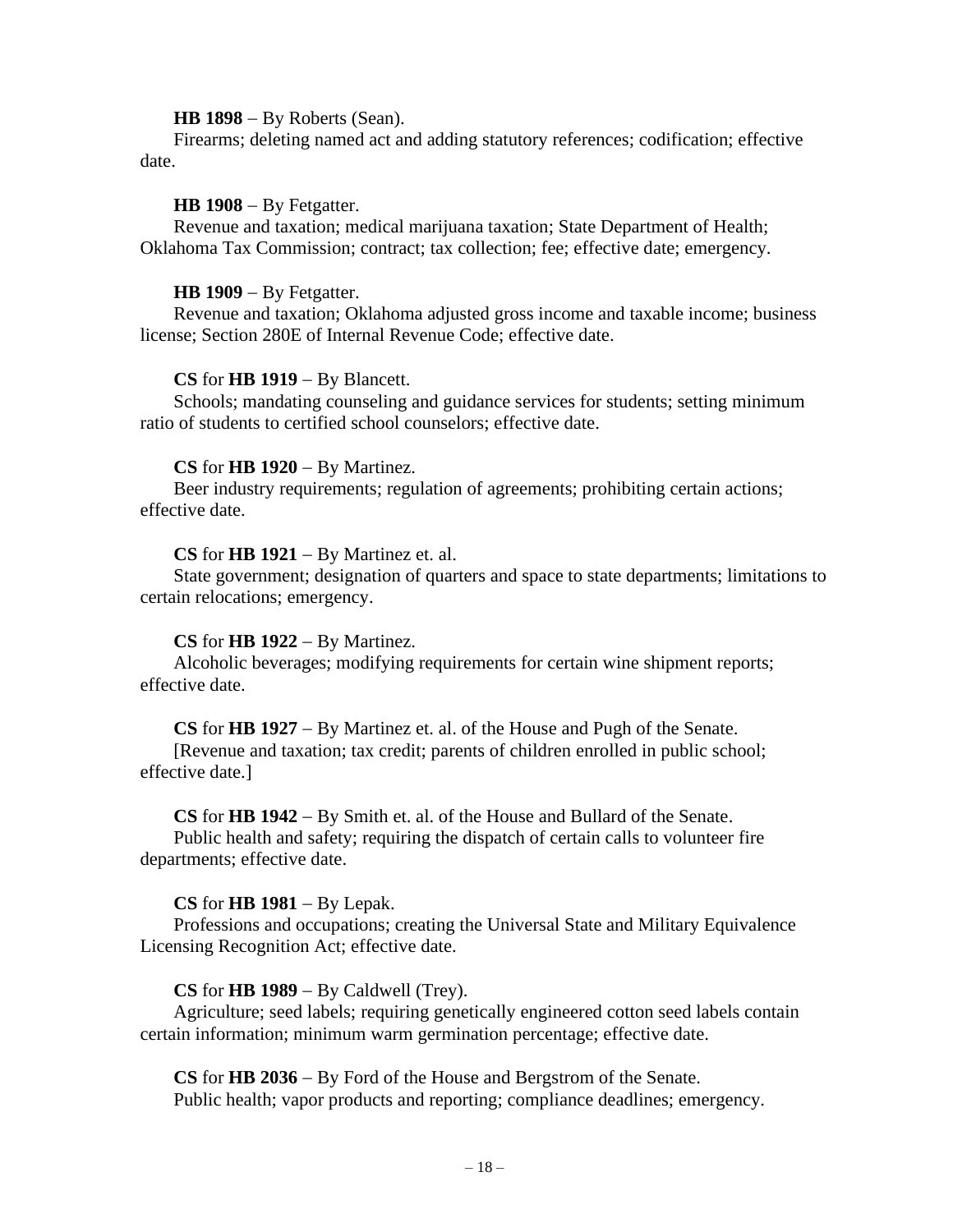#### **HB 2076** − By McCall.

State government; prohibiting awarding of state contracts to certain entities; effective date.

## **HB 2092** − By Sims.

Counties and county officers; creating the Oklahoma Natural Disaster Mitigation and Recovery Act; effective date; emergency.

### **CS** for **HB 2126** − By McEntire.

Alcoholic beverages; creating the grocery and convenience store spiritis license; effective date.

#### **CS** for **HB 2135** − By McEntire of the House and Thompson of the Senate.

Alcoholic beverages; business interests and acts prohibited for manufacturers; effective date.

**CS** for **HB 2164** − By Roe of the House and Pemberton of the Senate.

[Professions and occupations; use of professional designations; modifying definition of doctor to include certain persons; effective date.]

**HB 2215** − By McDugle of the House and Weaver of the Senate. Crimes and punishments; expanding scope of prohibited acts; effective date.

**HB 2218** − By McDugle of the House and Jett of the Senate.

Public health and safety; Catastrophic Health Emergency Powers Act; prohibiting governmental entities from closing or limiting businesses; effective date.

**HB 2227** − By Moore of the House and Garvin of the Senate.

Public finance; authorizing certain entities to initiate and conduct bankruptcy proceedings; effective date.

**HB 2244** − By May. Medical marijuana; modifying scope of certain definition; effective date.

**HB 2273** − By West (Josh). Law enforcement officers; making certain acts unlawful; codification; effective date.

**HB 2276** − By West (Josh) of the House and Thompson of the Senate.

Workers' compensation; mental illness or injury; volunteer firefighters group insurance; effective date.

**HB 2314** − By Lawson.

Community-based services; definitions; community services worker registry; investigation; notification; procedure; effective date.

**HB 2332** − By Williams et. al.

Prisons and reformatories; eliminating certain duty of the State Board of Corrections; effective date.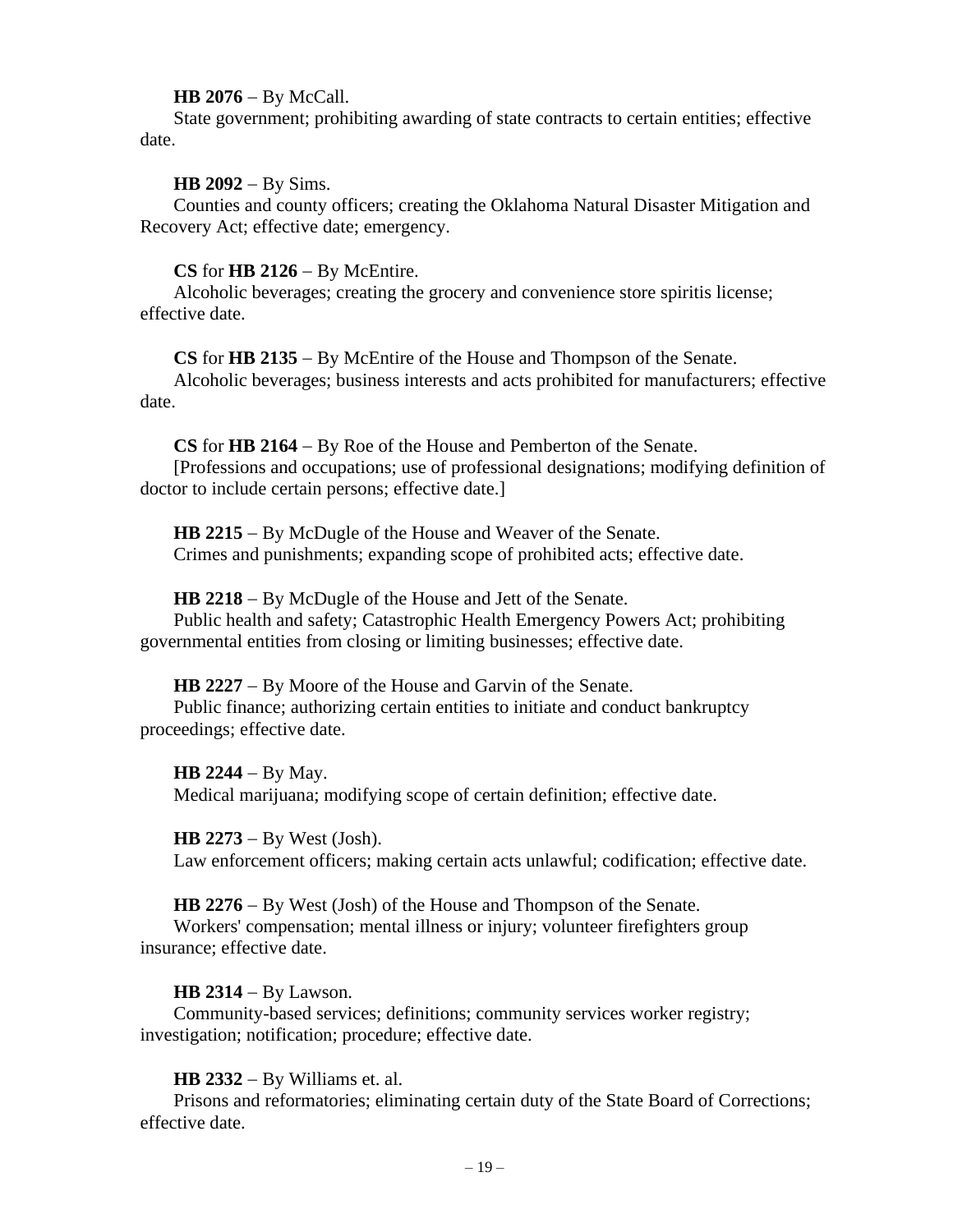#### **CS** for **HB 2361** − By Burns.

Criminal procedure; modifying causes for removal of officers; effective date.

#### **HB 2385** − By Sterling of the House and Jett of the Senate.

Motor vehicles; providing civil immunity for removing animal from motor vehicle using forcible entry; effective date.

#### **CS** for **HB 2389** − By Boles et. al. of the House and Paxton of the Senate.

Revenue and taxation; gross production; apportionment; cities and towns; County Bridge and Road Improvement Fund; effective date; emergency.

#### **CS** for **HB 2446** − By Munson.

Children; Office of Juvenile Affairs; responsibility; Division Directors; effective date.

#### **HB 2505** − By Kannady of the House and Weaver of the Senate.

Criminal procedure; directing courts to conduct evidentiary hearing for certain criminal matters; codification; effective date.

## **CS** for **HB 2525** − By Bashore.

Landlord and tenant; delinquent rent; late charges within certain percentage of monthly rent not be a penalty; effective date.

#### **HB 2532** − By Cornwell et. al.

State government; Criminal Justice Coordinating Commission; membership; duties; study; recommendations; effective date.

#### **CS** for **HB 2533** − By Humphrey.

Workers' compensation; death benefits; law enforcement officers; COVID-19 death; emergency.

#### **HB 2547** − By Stinson.

Schools; requiring media timeouts at high school sporting events which are being broadcast; effective date.

#### **CS** for **HB 2600** − By Roberts (Sean).

Counties and county officers; confidential communications with legal counsel; conflict of interest; district attorney; representation; emergency.

#### **CS** for **HB 2601** − By Roberts (Sean).

Public trusts; appointment by board of county commissioners; method of selection; appointment restrictions; emergency.

**HB 2647** − By Echols of the House and Garvin of the Senate. Crimes and punishments; increasing age limitation; effective date.

#### **HB 2653** − By Echols.

Motor vehicles; modifying offenses requiring mandatory revocation; effective date.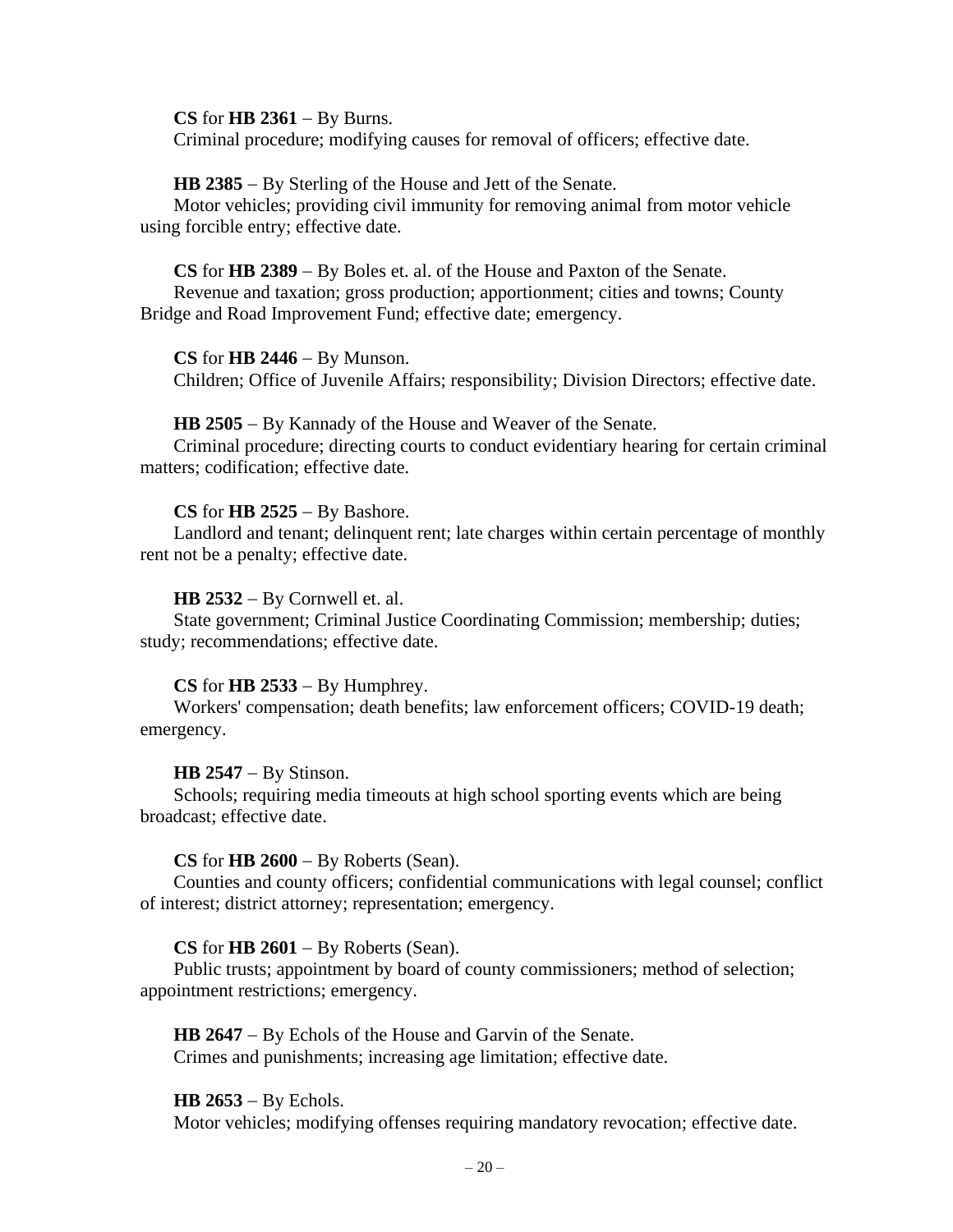#### **CS** for **HB 2659** − By Echols.

Medical marijuana; patient and caregiver licenses; authorizing possession of topical marijuana; effective date.

## **CS** for **HB 2660** − By Echols.

Medical marijuana; processor licensing requirements; modifying test batch requirements for licensed medical marijuana commercial growers and processors; effective date.

#### **CS** for **HB 2673** − By Echols of the House and Treat et. al. of the Senate.

Schools; student transfers; reallocating State Aid for certain transfer students; transfer allowance; private schools; effective date.

## **CS** for **HB 2681** − By Marti.

Insurance; Insurance Commissioner qualifications; eliminating financial interest prohibition; effective date.

### **HB 2688** − By Hasenbeck.

Animals; repealing annual report requirements related to the Commercial Pet Breeders and Animal Shelter Licensing Act; effective date.

## **CS** for **HB 2701** − By Hasenbeck.

[Revenue and taxation; creating the Education Investment for Oklahoma Act; modifying the Equal Opportunity Education Scholarship Act; effective date.]

## **HB 2730** − By Pittman of the House and Montgomery of the Senate.

Health; maternal and infant mortality; hospitals and birthing centers; implicit bias training; health care professionals; State Department of Health; effective date.

## **HB 2733** − By Pittman.

Indigenous persons; Ida's Law; Office of Liaison for Missing and Murdered Indigenous Persons; requirements; effective date.

#### **HB 2742** − By Ford.

Motor vehicles; child passenger restraint systems; modifying age requirements for use of certain restraint systems; effective date.

#### **HB 2875** − By Wallace of the House and Taylor of the Senate.

[Revenue and taxation; Motor Vehicle Tax Equity Act of 2021; public highway electric vehicles; sales tax; use tax; vehicle excise tax; exemptions; in lieu treatment; definitions; effective date; emergency.]

#### **CS** for **HB 2876** − By Wallace et. al. of the House and Floyd of the Senate.

Revenue and taxation; Vapor Products Tax Code; e-liquids; excise tax; Vapor Products Regulation Revolving Fund; effective date.

**HB 2878** − By Wallace of the House and Thompson of the Senate.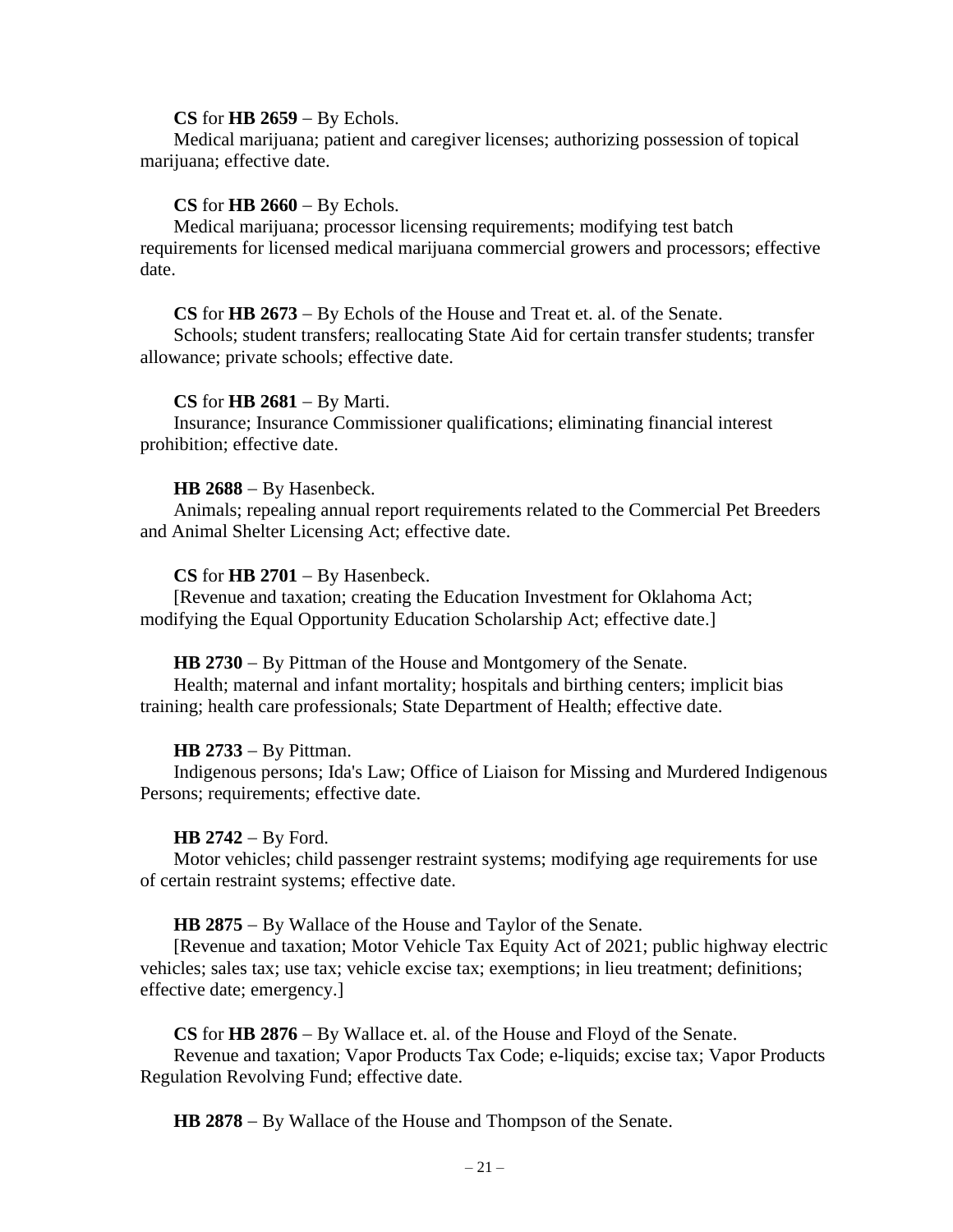State government; subdivision audits; definition of audit; effective date.

**HB 2973** − By Olsen et. al.

Counseling; mental health; Parental and Family Rights in Counseling Protection Act; emergency.

**HB 2994** − By Gann.

Sunset; Board of Tests for Alcohol and Drug Influence; re-creating Board; modifying termination date.

**HB 2995** − By Gann.

Sunset; Oklahoma State Board of Examiners for Long-Term Care; re-creating Board; modifying termination date.

**HB 2997** − By Gann.

Sunset; Oversight Committee for State Employee Charitable Contributions; re-creating Committee; modifying termination date.

### **HB 3000** − By Gann.

Sunset; Archives and Records Commission; re-creating Commission; modifying termination date; emergency.

**HB 3008** − By Luttrell et. al. of the House and Coleman of the Senate.

[Amusements and sports; state-tribal gaming; exception; model tribal gaming compact supplement; sports pools; term; fees; procedures; payment; conduct; participation; apportionment; effective date.]

**CS** for **HB 3023** − By Hasenbeck. Dental insurance claims; definitions; requirements; effective date.

**HB 3025** − By Worthen. Fees; court clerks; payment; loose coins; effective date.

**HB 3067** − By Manger.

Public finance; state agency information technology systems; Oklahoma State Bureau of Investigation; exemption; effective date; emergency.

**HB 3077** − By Smith. Animals; trespassing dog; camera; damages; effective date.

**HB 3104** − By Steagall et. al. of the House and Bullard of the Senate. Firearms; clarifying preemption provision and certain mandate; effective date.

**HB 3209** − By Nichols et. al.

Cities and towns; Municipal Code Lien Enforcement Act of 2022; municipal code violations; municipal lien foreclosures; effective date.

**HB 3222** − By Roberts (Dustin) of the House and Kidd of the Senate.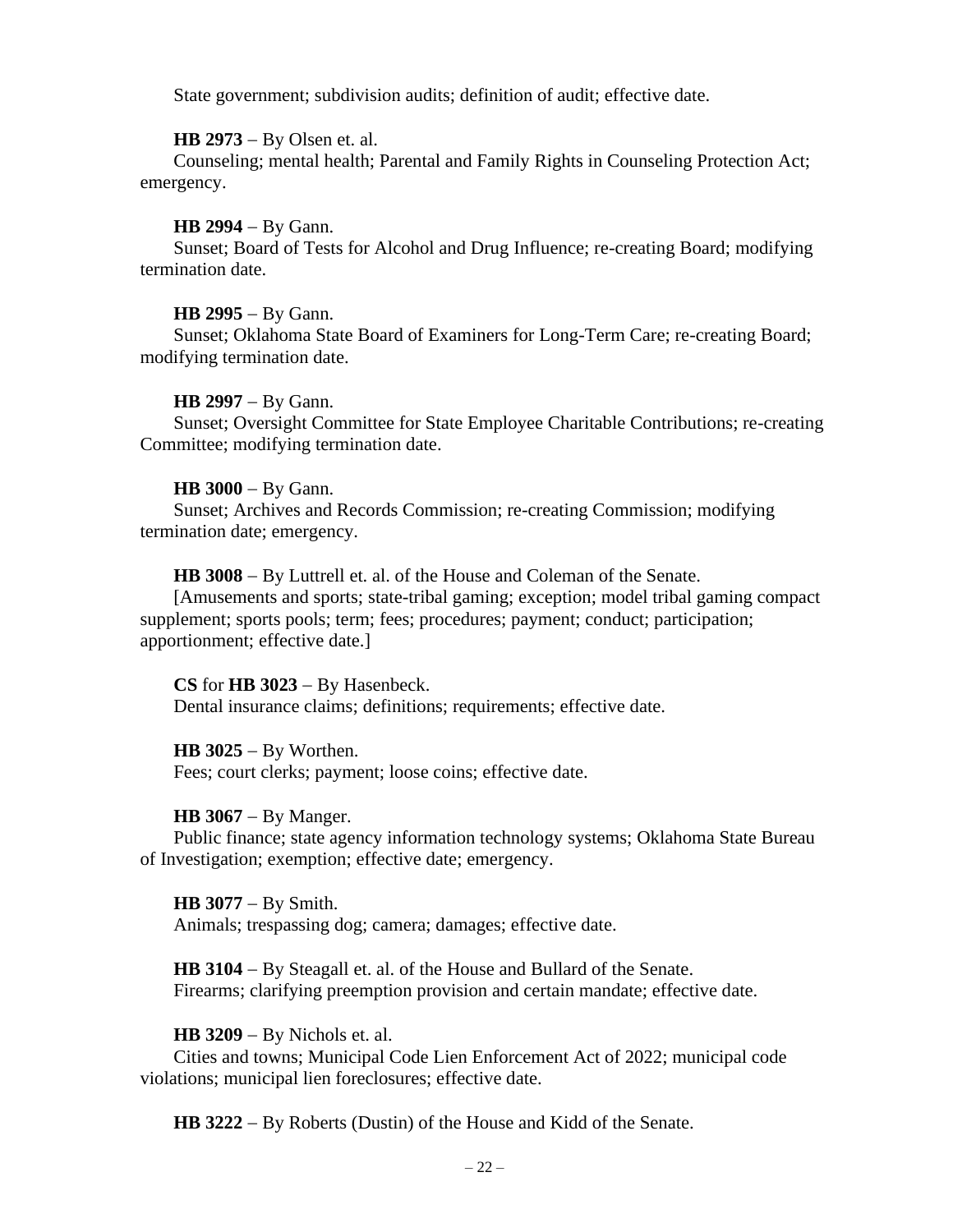Contracts; third-party delivery; restaurants; fine; right of action; effective date.

## **HB 3224** − By Roberts (Dustin).

Public health; newborn screening specimen; reporting; effective date.

## **HB 3238** − By Gann et. al.

Landlord and tenant; limiting court discretion; immediate possession; effective date; emergency.

## **CS** for **HB 3246** − By Randleman et. al.

Professions and occupations; Board of Chiropractic Examiners; articles of natural origin; effective date.

## **CS** for **HB 3275** − By Mize.

Insurance; Market Assistance Association; insurer; member; homeowners' liability; vacancies; annual statement; effective date.

## **CS** for **HB 3276** − By Humphrey of the House and Weaver of the Senate.

Qualified immunity; prohibiting employees from being liable for monetary damages under certain circumstances; effective date.

## **HB 3283** − By Humphrey.

Crimes and punishments; reducing penalties for certain lawful acts; effective date.

## **HB 3301** − By Humphrey.

Prisons and reformatories; directing the Department of Corrections to provide minimum ratio of correctional officer staffing at facilities; codification; effective date.

## **HB 3335** − By Fugate.

Driver licenses; allowing option to include blood type on license or identification card; effective date.

## **HB 3343** − By Worthen.

Power of attorney; Medical Uniform Durable Power of Attorney Act of 2022; health and medical durable powers; effective date; emergency.

## **HB 3361** − By McCall.

Professions and occupations; Oklahoma Funeral Board; providing for quorum; effective date.

**HB 3372** − By West (Tammy) of the House and Weaver of the Senate.

State government; stating intent; requiring the Office of Management and Enterprise Services to promulgate rules regarding certain distribution of surplus vehicles; effective date.

## **HB 3380** − By Stinson.

Physical therapists; practice; eliminating time limits; effective date.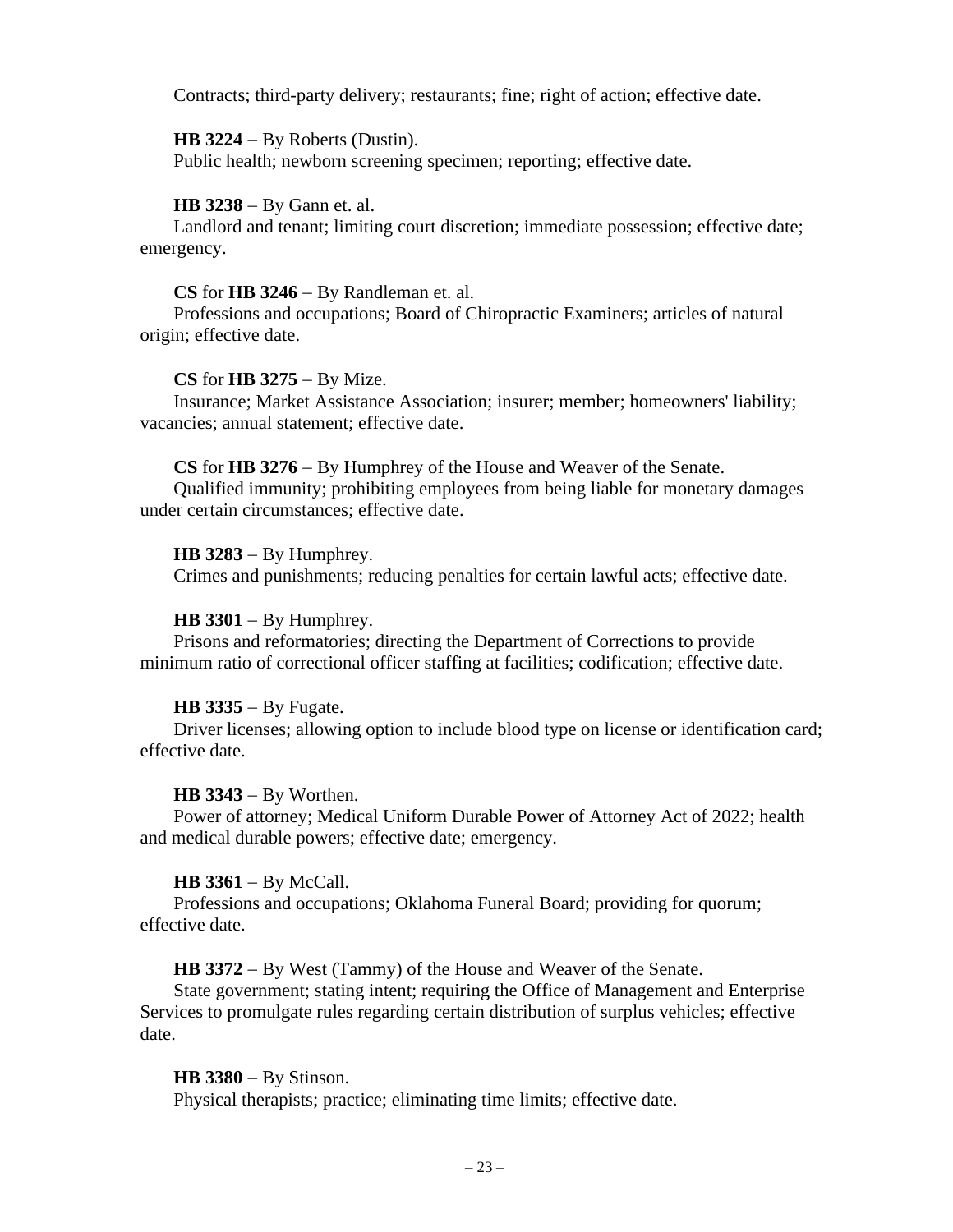**HB 3384** − By Moore.

Civil procedure; discovery; effective date.

## **CS** for **HB 3406** − By Bush.

Civil procedure; statute of limitations; modifying when action must be brought; effective date.

**CS** for **HB 3410** − By Pae et. al. of the House and Garvin of the Senate.

Children; Oklahoma Juvenile Code; definition; custody; child in need of supervision; effective date.

**CS** for **HB 3411** − By Pae et. al. of the House and Weaver of the Senate.

Crimes and punishments; allowing state agencies to bring certain forfeiture actions; effective date.

**CS** for **HB 3425** − By Kerbs.

Nursing homes; requirements for certain private methods of care; effective date.

## **HB 3432** − By Kerbs et. al.

Agriculture; Oklahoma Department of Agriculture, Food, and Forestry; overseeing school lunch program; effective date.

**HB 3466** − By Grego of the House and Murdock of the Senate.

[Revenue and taxation; sales tax; agriculture; exemption; renewal; procedures; effective date.]

**CS** for **HB 3475** − By Grego of the House and Allen of the Senate. Records; Oklahoma Open Records Act; procedures; requests; Oklahoma Open Meeting Act; exemptions; public trusts; effective date.

# **HB 3491** − By Lepak et. al.

Environment and natural resources; defining term; prohibiting certain programs that regulate greenhouse gas emissions without legislative approval; effective date.

**CS** for **HB 3500** − By McEntire et. al.

Crimes and punishments; penalties for assault and better upon a school employee; effective date.

**CS** for **HB 3502** − By Hardin (David) of the House and Pemberton of the Senate.

Schools; requiring compulsory school attendance for certain students who are eighteen; punishment for violations; emergency.

**HB 3509** − By Provenzano.

Pharmacists; COVID-19 vaccinations; requirements; effective date.

# **HB 3510** − By Provenzano.

Definitions and general provisions; Freedom Flag; official Flag of Remembrance; September 11, 2001; effective date.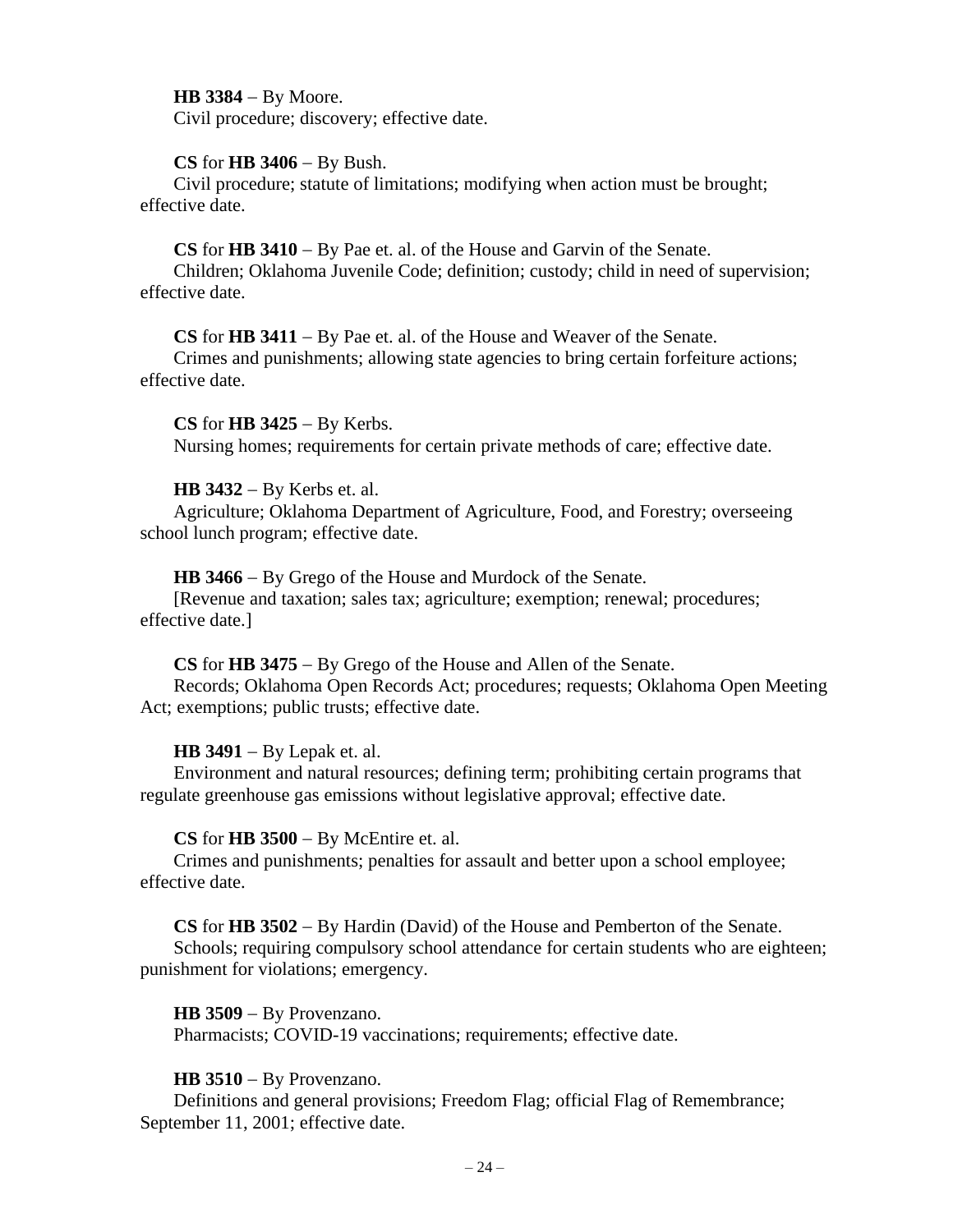**CS** for **HB 3545** − By Caldwell (Chad).

Charter schools; creating the Statewide Charter School Board; effective dates; emergency.

#### **CS** for **HB 3677** − By Roberts (Sean).

Elections; voter registration; requiring verification of certain information; poll watchers; making certain acts unlawful; effective date.

**HB 3687** − By McDugle et. al. of the House and Daniels of the Senate.

[Revenue and taxation; tax credit; retired military; nonmilitary income; security clearance; effective date.]

**CS** for **HB 3718** − By Roberts (Sean).

Law enforcement; sheriffs; federal law enforcement officials; arrests; emergency.

**HB 3732** − By West (Josh) of the House and Coleman of the Senate.

Alcoholic beverages; cocktails-to-go; modifying definitions and requirements; effective date.

#### **CS** for **HB 3741** − By Blancett.

Medical licensure; continuing education requirements; effective date.

#### **HB 3760** − By Johns et. al.

Oklahoma Police Pension and Retirement System; Oklahoma Police Deferred Option Plan; assumed rate of return; emergency.

**CS** for **HB 3810** − By Moore of the House and Weaver of the Senate. Courts; Justices and judges; confidential information; penalty; effective date.

## **HB 3851** − By Boatman.

Children; termination of parental rights; statutory references; district attorney; effective date.

**CS** for **HB 3856** − By Strom of the House and Coleman of the Senate.

Alcoholic beverages; creating the Task Force for the Study of Theft and Delivery and Consequential Youth Access of Alcohol Across Oklahoma; effective date; emergency.

**CS** for **HB 3859** − By Strom of the House and Coleman of the Senate.

Alcoholic beverages; providing that mixed beverage licensees may sell to-go drinks at a different price than on-premises drinks; effective date.

**CS** for **HB 3878** − By Lepak. Employers and employees; employer vaccination mandate exemptions; emergency.

**HB 3890** − By Townley of the House and Pederson of the Senate. Definitions and general provisions; official state book; Holy Bible; effective date.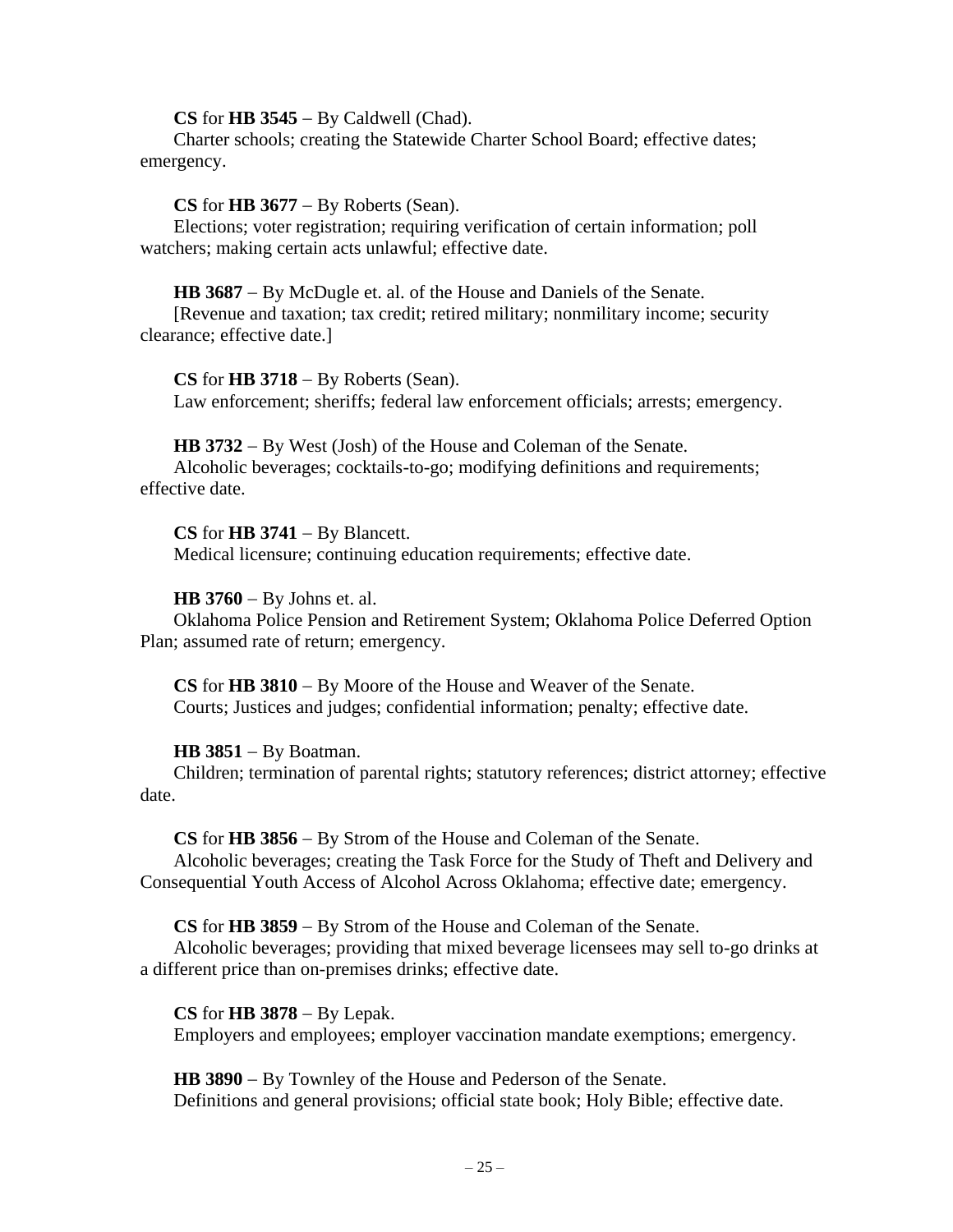## **CS** for **HB 3896** − By Hasenbeck.

School curriculum; subject matter standards; requiring certain subject matter standards to include a certain denotation; effective date.

## **CS** for **HB 3903** − By Pfeiffer et. al.

Prisons and reformatories; parole eligibility; clemency; emergency.

#### **CS** for **HB 3906** − By Pfeiffer et. al.

County officers; sheriffs; district attorneys; chief law enforcement officer; effective date.

### **CS** for **HB 3907** − By Kannady.

Seized or forfeited property; directing the Attorney General to establish and maintain case tracking system and public website for seized and forfeited property; effective date.

### **CS** for **HB 3916** − By Roberts (Dustin) et. al.

Professions and occupations; Physician Assistant Act; modifying practice agreements; effective date.

### **CS** for **HB 3924** − By Pfeiffer.

Insurance; Patient's Right to Pharmacy Choice Act; compliance; prohibitions; pharmacy benefits managers; Insurance Commissioner; effective date; emergency.

### **HB 3936** − By Culver.

Amusements and sports; Oklahoma Horse Racing Act; definitions; rules; license; codification; effective date.

## **CS** for **HB 3941** − By Culver.

State government; legal representation of agencies or officials of the executive branch; allow contracts with law firms; fees; records; information submitted to the Attorney General; effective date.

#### **CS** for **HB 3955** − By Culver.

Cities and towns; arbitration; collective bargaining rights of sheriff's employees; procedure of fees and expenses; effective date.

#### **HB 3965** − By Burns.

Commercial auction and consignment dealers; creating the Oklahoma Commercial Auction and Consignment Dealers Act; effective date.

#### **CS** for **HB 3994** − By Dobrinski.

Motor vehicle dealers; license requirements; effective date.

## **CS** for **HB 4013** − By Conley.

Crimes and punishments; modifying definition of obscene material; effective date.

**CS** for **HB 4015** − By Conley of the House and Bullard of the Senate.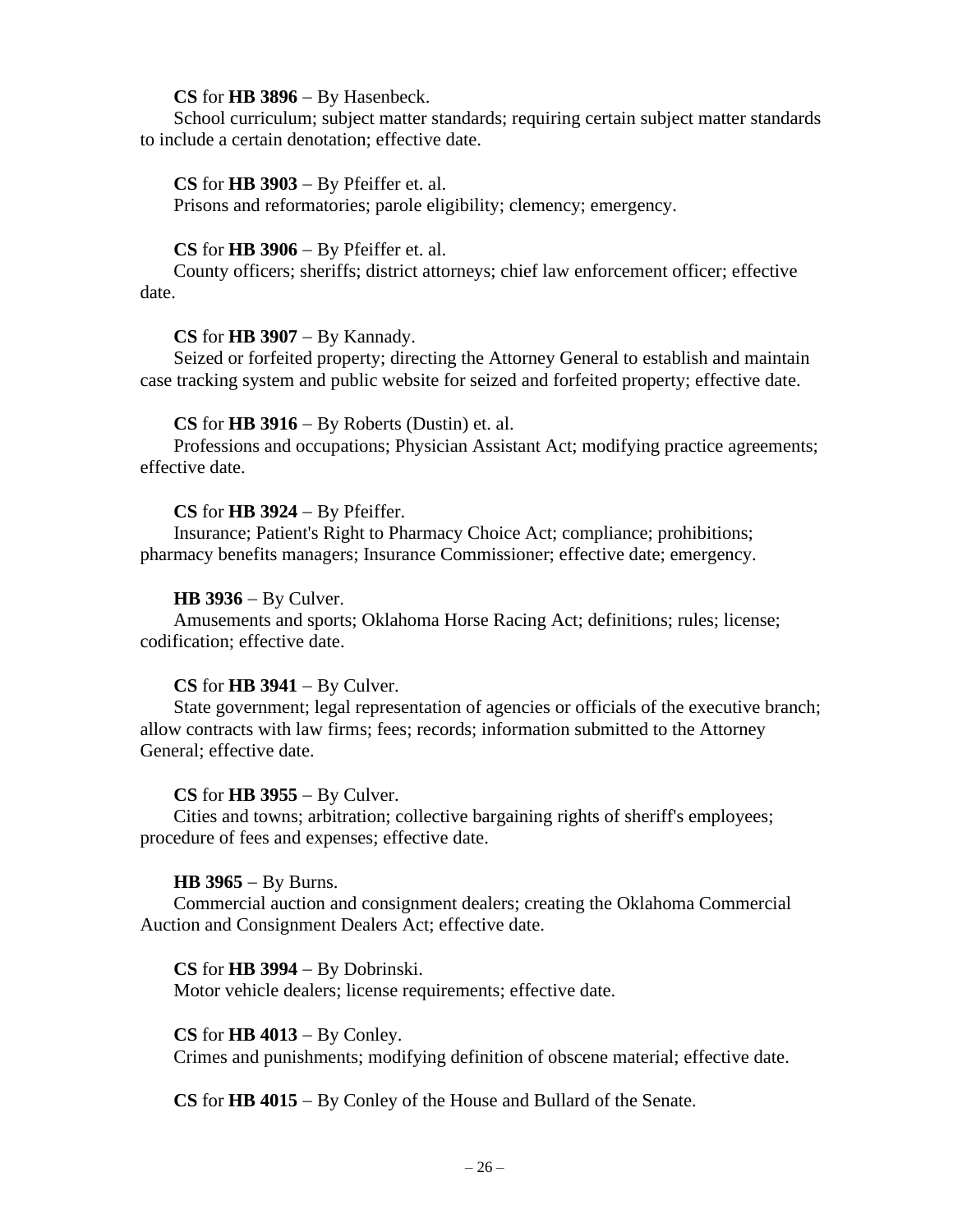Education; permitting certain complaints to be filed with the Attorney General's Office of Civil Rights Enforcement; effective date.

## **HB 4017** − By Conley.

Prisons and reformatories; directing salary to be established by the Department of Corrections Correctional Teacher Pay Scale based on credentials and experience; effective date.

**HB 4053** − By Marti of the House and Coleman of the Senate. Alcoholic beverages; beer distributor; price posting; effective date.

**HB 4096** − By Hasenbeck.

Public safety; designated license plates; effective date.

## **CS** for **HB 4121** − By Frix.

Public health and safety; death certificates; authorizing sheriff to sign medical certification; effective date.

## **CS** for **HB 4138** − By Roberts (Sean).

Firearms; unlawful carry of firearms in certain places; scope of prohibitied act; exeption; concealed carry during State Fair; effective date.

**HB 4155** − By Goodwin.

Children; guardianship; information; signature; effective date.

# **HB 4276** − By Sneed.

Insurance; motor vehicle liability policies; minimum insurance coverage; effective date.

## **CS** for **HB 4330** − By Sneed et. al.

[Professions and occupations; registered nurse programs; adding program; effective date.]

**CS** for **HB 4351** − By Hill. Consumer Credit Code; surcharges; effective date.

# **CS** for **HB 4357** − By Hill.

Occupational licensing; creating the Provisional License for Ex-Offenders Act; effective date.

# **HB 4372** − By Ford.

Motor vehicles; modifying requirements for certain plate; creating the Antique Vehicles License Plate; effective date.

# **CS** for **HB 4395** − By Pittman.

Prisoner reentry; creating the Prisoner Reentry Pilot Program for certain inmates; effective date.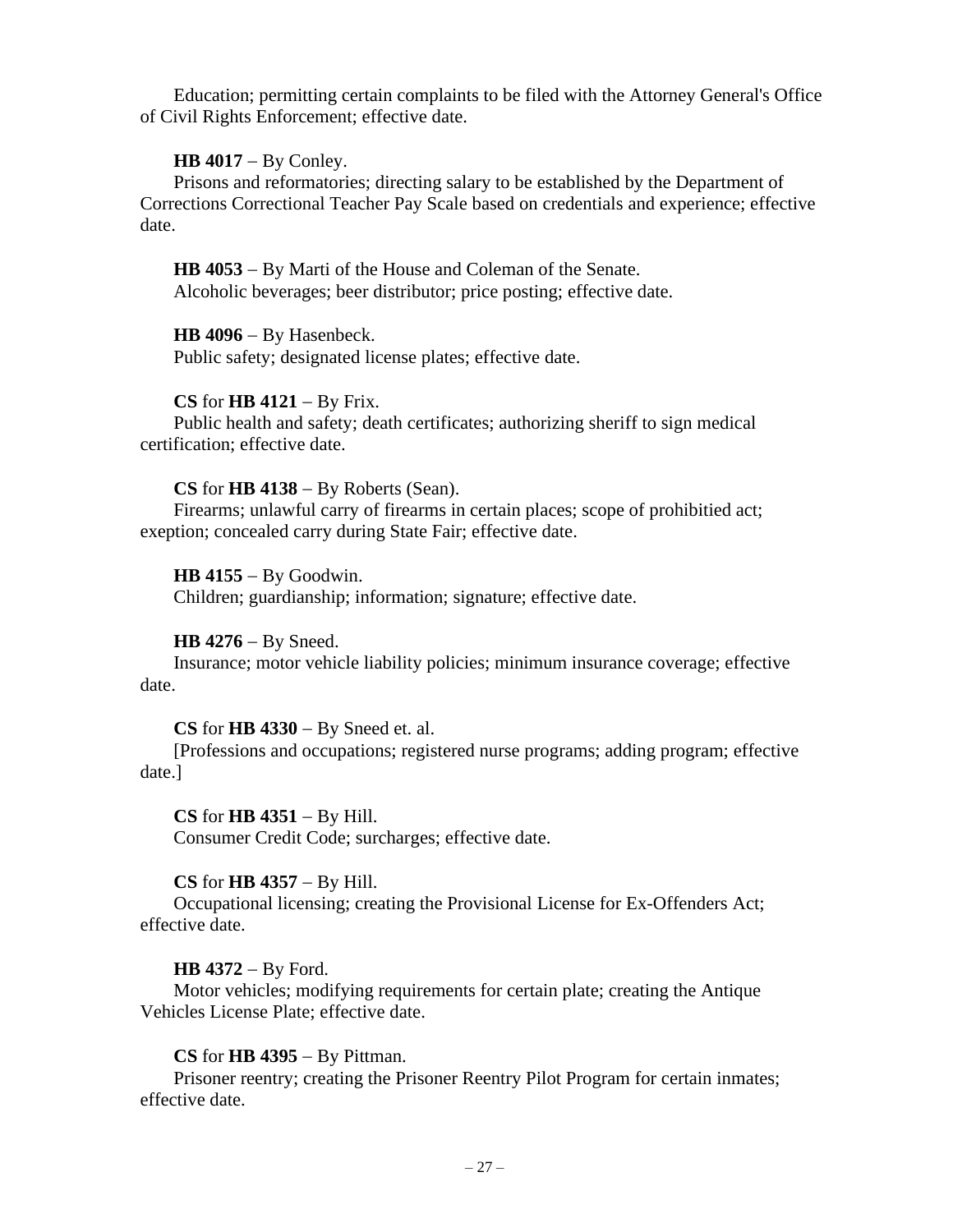## **CS** for **HB 4403** − By Pittman.

Agriculture; creating the Urban and Community Forestry Act; effective date.

**CS** for **HB 4450** − By Wallace et. al. of the House and Thompson et. al. of the Senate. Health care workforce development; creating the Health Care Workforce Development and Finance Act of 2022; creating the Health Care Workforce Development Revolving Fund; emergency.

## **CS** for **HJR 1004** − By Fetgatter.

Constitutional amendment; requiring certain vote of people to pass constitutional amendments; ballot title.

## **CS** for **HJR 1029** − By Nichols.

Constitutional amendment; authorizing an economically disadvantaged levy for certain school districts; ballot title; filing.

**HJR 1031** − By Caldwell (Chad) of the House and Daniels of the Senate.

Constitutional amendment; providing for the consideration of votes when determining results of certain elections; ballot title.

## **HJR 1033** − By Caldwell (Chad).

Constitutional amendment; requiring schools to spend certain percentage of budget on instructional expenditures; ballot title; filing.

## **HJR 1037** − By Echols.

Oklahoma Constitution; ad valorem taxation; homesteads; age 65 or older; fair cash value; ballot title; filing.

## **HJR 1038** − By Caldwell (Chad) et. al.

Oklahoma Constitution; expenditure increases; state government; initiative petitions; referenda; required ballot title; ballot title; filing.

# **HJR 1039** − By Pfeiffer.

Constitutional amendment; changing the percentage of legal voters from statewide to each congressional district of the state for certain petitions; ballot title; filing.

# **CS** for **HJR 1057** − By Newton.

Oklahoma Constitution; emergency medical service districts; millage rate; ballot title; filing.

**SB 1** − By Hall et. al. of the Senate and Bush of the House.

Oklahoma Scrap Metal Dealers Act; renaming act; modifying content, prohibitions and requirements. Effective date.

**SB 7** − By Bergstrom of the Senate and Humphrey of the House.

Mental health; providing for assessment via telemedicine under certain circumstances. Effective date.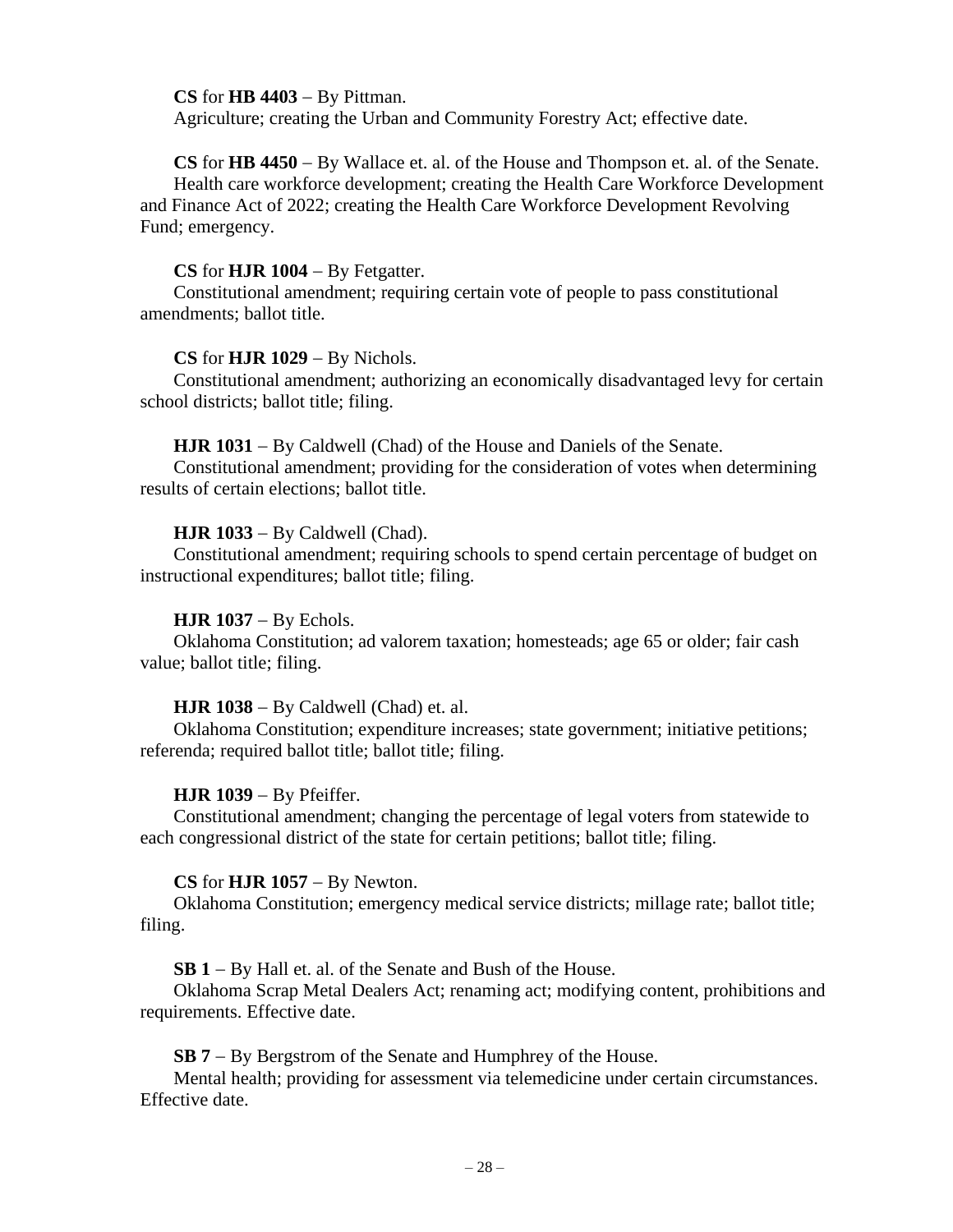**SB 12** − By Standridge of the Senate and Kannady of the House. Uniform Controlled Dangerous Substances Act; modifying inclusions. Effective date.

**SB 25** − By Daniels et. al. of the Senate and Kannady of the House. Sentencing proceedings; modifying eligibility requirements for jury resentencing. Effective date.

**SB 29** − By Bergstrom of the Senate and Hardin (David) of the House. Forcible entry and detainer; specifying restoration of physical possession to plaintiff. Effective date.

**SB 41** − By McCortney of the Senate and Johns of the House.

State employee payroll deductions; modifying type of service company and minimum number of employees eligible for premium payments. Effective date.

**SB 43** − By Hall of the Senate and Humphrey of the House. Commercial driver education training; modifying certain terms and fee. Effective date.

**SB 47** − By Coleman of the Senate and Pfeiffer of the House.

District attorneys; modifying requirements for destruction of certain records. Effective date.

**SB 67** − By Simpson of the Senate and McCall et. al. of the House.

Teacher certification; allowing exceptions to required certification examinations for candidates who are deaf. Effective date. Emergency.

**SB 83** − By Hall of the Senate and Kannady of the House. Oklahoma Fuel Alcohol Act; repealer. Effective date.

**CS** for **SB 92** − By McCortney et. al. of the Senate and McEntire of the House. Insurance; expanding actions constituting unfair claims settlement practices. Effective date.

**SB 119** − By Allen et. al. of the Senate and Russ of the House.

State capitol and capitol buildings; establishing requirements for the use of capitol property. Effective date.

**CS** for **SB 144** − By Standridge et. al. of the Senate and Frix et. al. of the House. Motor vehicles; creating special license plates. Effective date.

**SB 146** − By Thompson of the Senate and Wallace of the House.

Commissioners of the Land Office; allowing selection of one or more custodial banks. Effective date. Emergency.

**SB 149** − By Rogers of the Senate and Miller of the House.

Safe sleep; removing certain duty of State Board of Health; requiring retailers to comply with certain requirements. Effective date.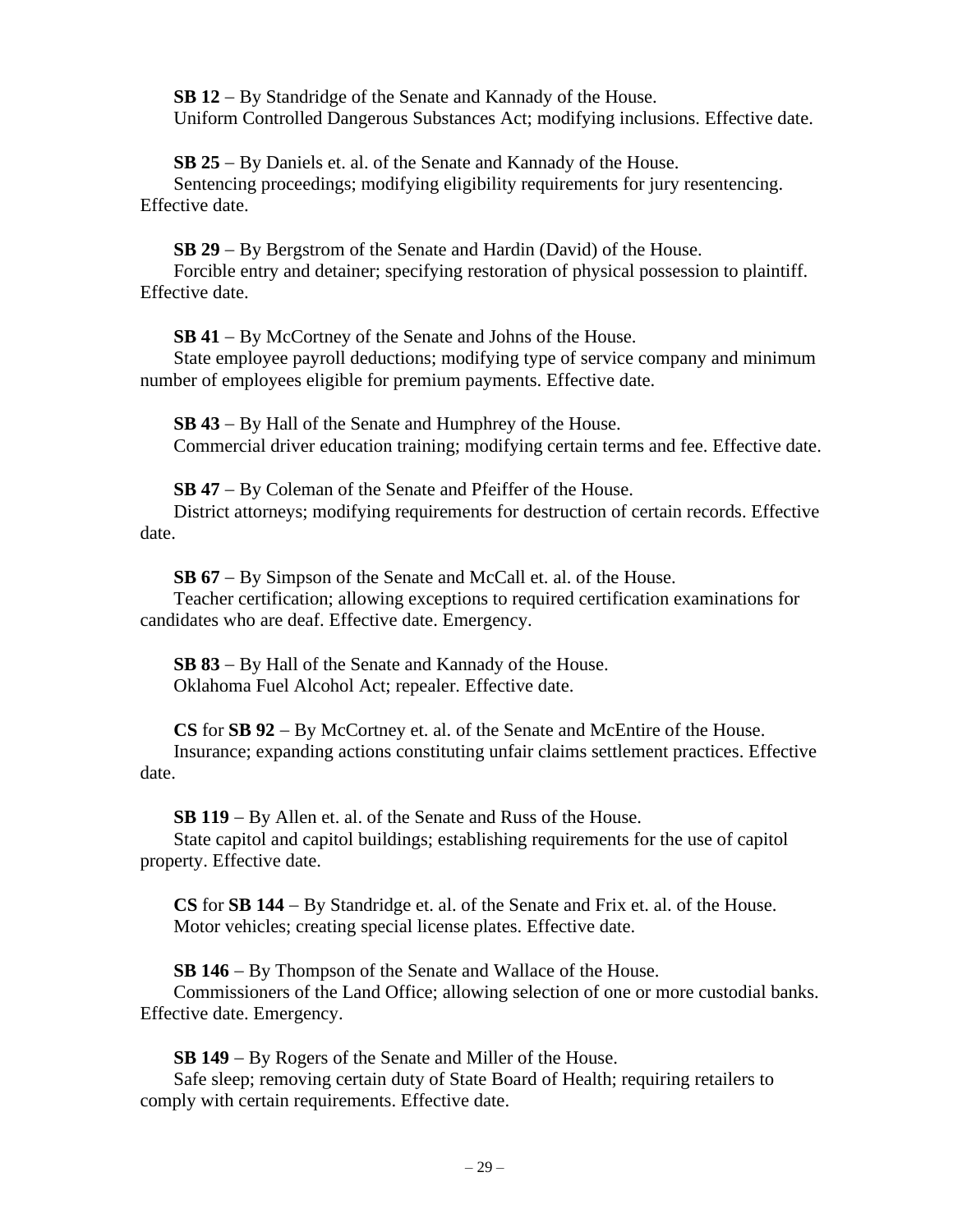**SB 169** − By Coleman of the Senate and Luttrell of the House.

Special license plates; authorizing Tax Commission to enter into certain licensing agreements. Effective date.

**SB 170** − By Howard of the Senate and Kannady of the House.

Judicial authorization for anatomical gift; authorizing court to order procurement of anatomical gifts under certain circumstances. Effective date.

**SB 179** − By Stanley of the Senate and Bush of the House.

Behavior analysts; modifying and deleting certain licensing requirements; updating standards; providing for limited practice of supervisees. Effective date.

**SB 213** − By Howard et. al. of the Senate and Dempsey of the House. [Sales tax; sales tax exemption for certain forestry equipment. Effective date.]

**SB 239** − By Pemberton of the Senate and Hasenbeck et. al. of the House. Charter schools; providing process for State Board of Education to hear charter school sponsorship appeals. Effective date. Emergency.

**SB 241** − By Thompson et. al. of the Senate and Kannady et. al. of the House. Uniform Controlled Dangerous Substances Act; modifying required documentation. Effective date.

**SB 253** − By Rader et. al. of the Senate and CrosswhiteHader of the House. Candidate filing for elective office; adding information to be included on declaration of candidacy form. Effective date.

**SB 256** − By Thompson of the Senate and Wallace of the House. Bank privilege tax; modifying time period during which certain credit may be claimed. Effective date.

**SB 269** − By Coleman et. al. of the Senate and Strom of the House. Alcoholic beverages; authorizing certain social media exchanges. Effective date.

**SB 293** − By Simpson of the Senate and McEntire of the House.

Recovery of Medicaid payments; repealing provisions relating to recovery of Medicaid payments by Oklahoma Health Care Authority. Effective date.

**SB 299** − By Bergstrom of the Senate and Lepak of the House.

[Public buildings and public works; specifying authority to enter cooperative purchasing agreements. Emergency.]

**SB 324** − By Daniels of the Senate and Echols of the House.

Workers' compensation; modifying certain definition; clarifying applicability of Administrative Workers' Compensation Act; clarifying exception to exclusive remedy. Effective date.

**SB 354** − By Bergstrom of the Senate and Davis of the House.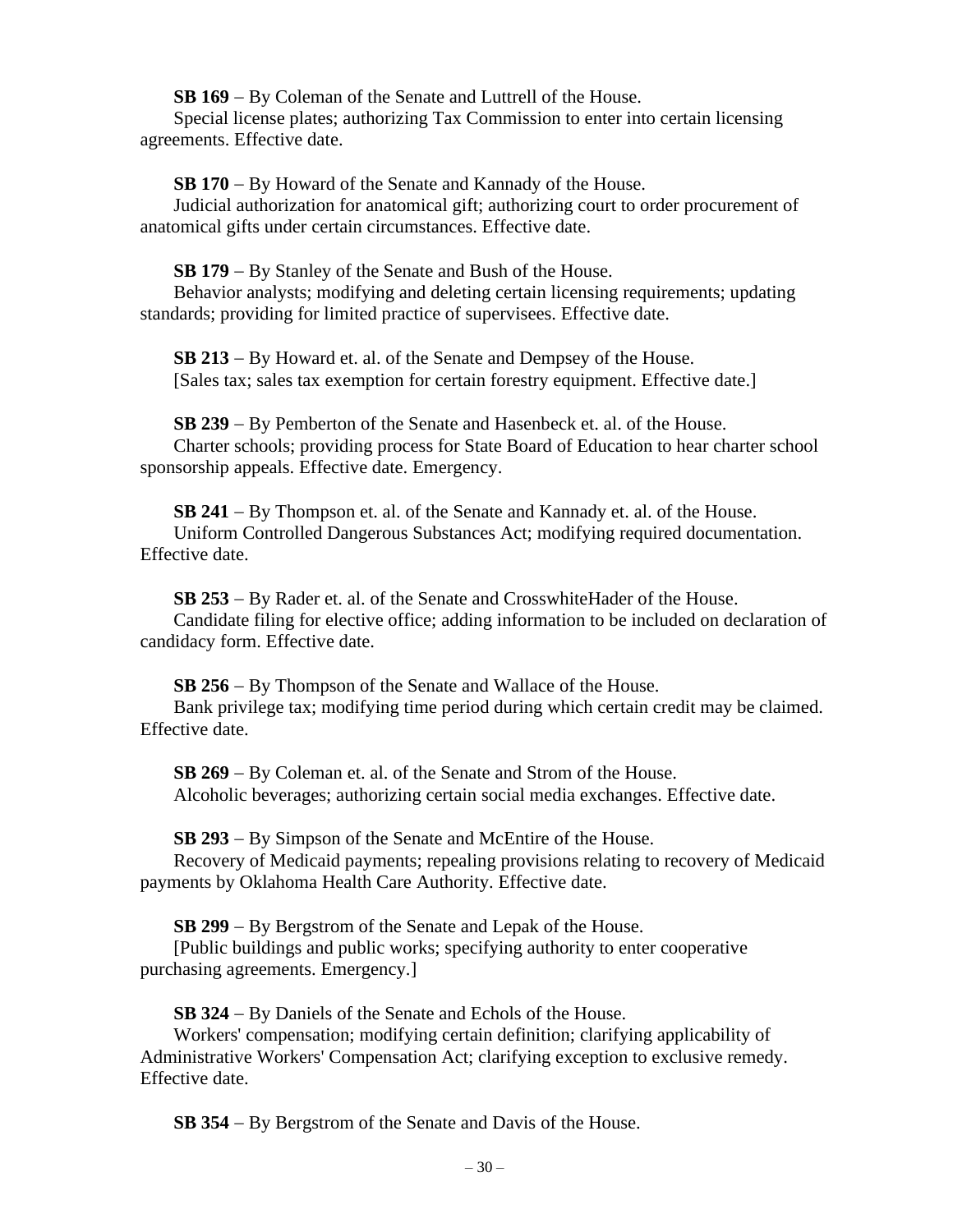Out-of-state transport of dead bodies; authorizing transport in counties with shared boundaries. Effective date. Emergency.

**SB 366** − By David of the Senate and Kannady of the House.

Impaired driving; modifying inclusions; disallowing certain revocations. Effective date.

**SB 394** − By Coleman et. al. of the Senate and Talley of the House.

Temporary Assistance for Needy Families (TANF) program; modifying minimum requirements; increasing amount of certain excluded equity allowance. Emergency.

**SB 409** − By Bergstrom of the Senate and Fetgatter of the House.

Sales and use tax; modifying time period of exemption for certain computer and telecommunications equipment purchase. Effective date.

**SB 411** − By Bergstrom of the Senate and Fetgatter of the House.

Sales tax exemption; deleting manufacturer exemption for certain construction materials. Effective date.

**SB 418** − By Daniels of the Senate and Martinez of the House.

[Notice of Opportunity to Repair Act; modifying consequence of inclusion of certain provisions in construction contracts. Effective date.]

**SB 429** − By Thompson of the Senate and Hilbert of the House.

Public finance; modifying certain duties of the Chief Information Officer. Effective date.

**SB 441** − By Dahm et. al. of the Senate and Steagall of the House.

Motor vehicles; prohibiting contracting for use of photo monitoring devices. Effective date.

**SB 445** − By Paxton of the Senate and Hardin (David) of the House.

[Medical marijuana; providing cumulative penalties for certain offenses. Effective date.]

**SB 457** − By Dahm et. al. of the Senate and ODonnell of the House.

[Oklahoma Open Records Act; requiring disclosure of recordings from certain law enforcement equipment. Emergency.]

**SB 458** − By Daniels of the Senate and Kannady of the House.

[Governmental Tort Claims Act; establishing certain exemption from liability. Effective date.]

**SB 459** − By Paxton of the Senate and Burns of the House.

Workplace drug and alcohol procedures; adding certain volunteers; modifying safetysensitive positions. Effective date.

**SB 462** − By Taylor et. al. of the Senate and Frix of the House.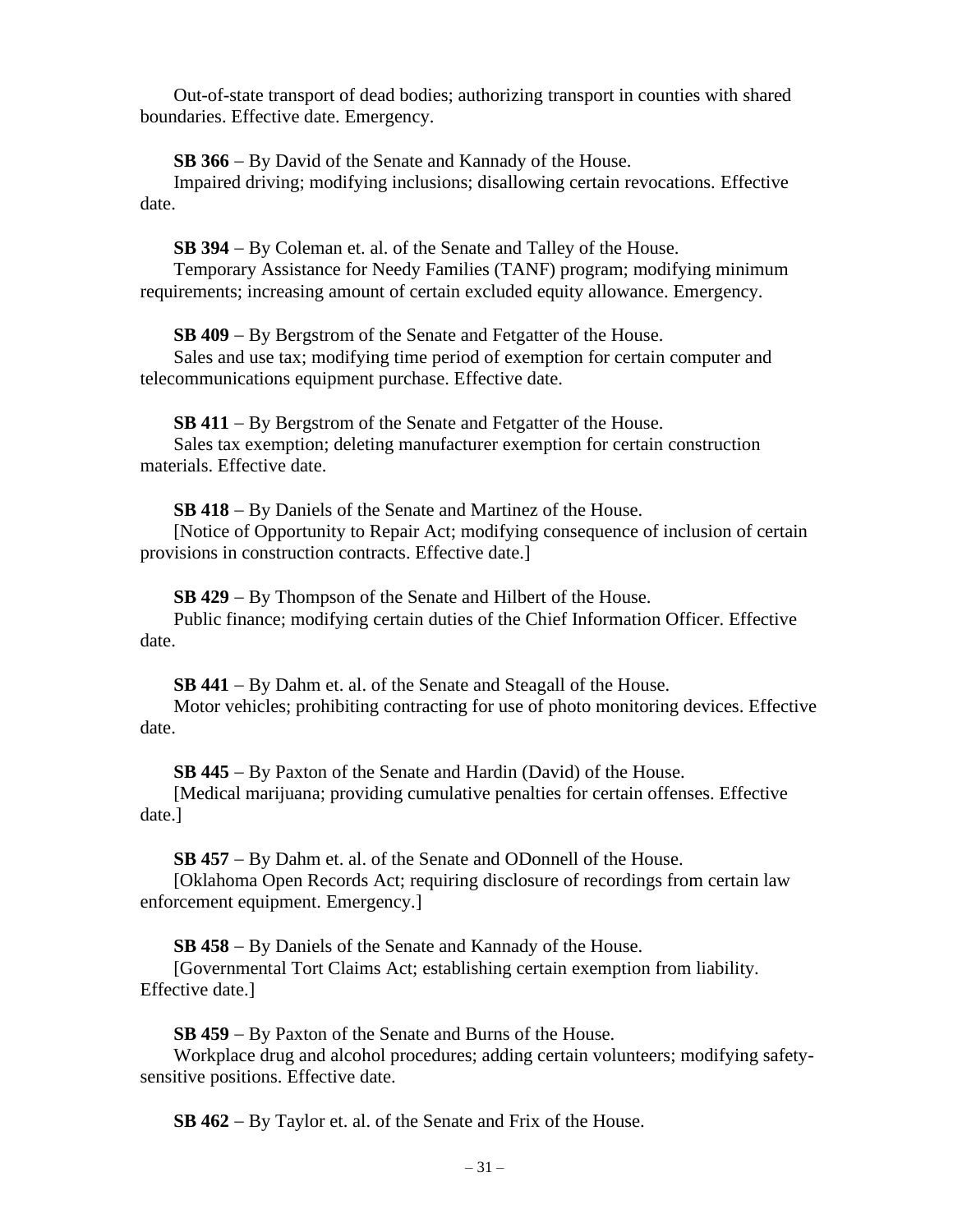Insurance; creating the Oklahoma Right to Shop Act; authorizing insurance carriers to create certain incentive programs. Effective date.

**SB 488** − By Paxton of the Senate and Sims of the House.

State government; creating the Office of Homeland Security within the Oklahoma Department of Emergency Management. Effective date.

**SB 498** − By Thompson et. al. of the Senate and Fetgatter of the House. [Ad valorem tax exemption; providing waiver of payroll requirement. Emergency.]

**SB 503** − By Dahm et. al. of the Senate and Martinez of the House.

Schools; requiring certain subject matter standards and assessment include certain historical documents. Effective date. Emergency.

**CS** for **SB 522** − By Taylor of the Senate and Echols of the House. Medical marijuana; requiring Oklahoma Medical Marijuana Authority to contract with third-party vendor to provide certain services. Effective date.

**SB 523** − By Paxton et. al. of the Senate and Lepak of the House. Elections; prohibiting alteration or amendment of election procedures under certain circumstances. Effective date.

**CS** for **SB 524** − By Quinn of the Senate and Sneed of the House.

Workers' compensation insurance; directing Insurance Commissioner to develop assigned risk plan providing workers' compensation insurance; repealing CompSource Mutual Insurance Company Act. Effective date.

**SB 531** − By Bergstrom et. al. of the Senate and Frix of the House. Motor vehicles; exempting certain vehicles. Emergency.

**SB 547** − By Howard of the Senate and Hasenbeck of the House. Commercial pet breeders; repealing annual pet breeder facility report. Emergency.

**SB 560** − By Dahm et. al. of the Senate and West (Rick) of the House. Self-defense; prohibiting certain prosecution for offense. Effective date.

**SB 561** − By Montgomery of the Senate and Pae et. al. of the House. Oklahoma Vehicle License and Registration Act; combining registration periods when standard and special plates are issued. Effective date.

**SB 564** − By Hall of the Senate and Mize et. al. of the House.

County and county officers; providing criteria for the dispersion of rewards by board of county commissioners. Effective date.

**SB 567** − By Newhouse et. al. of the Senate and Davis of the House.

State government; providing for assistance for funeral expenses for certain persons. Effective date.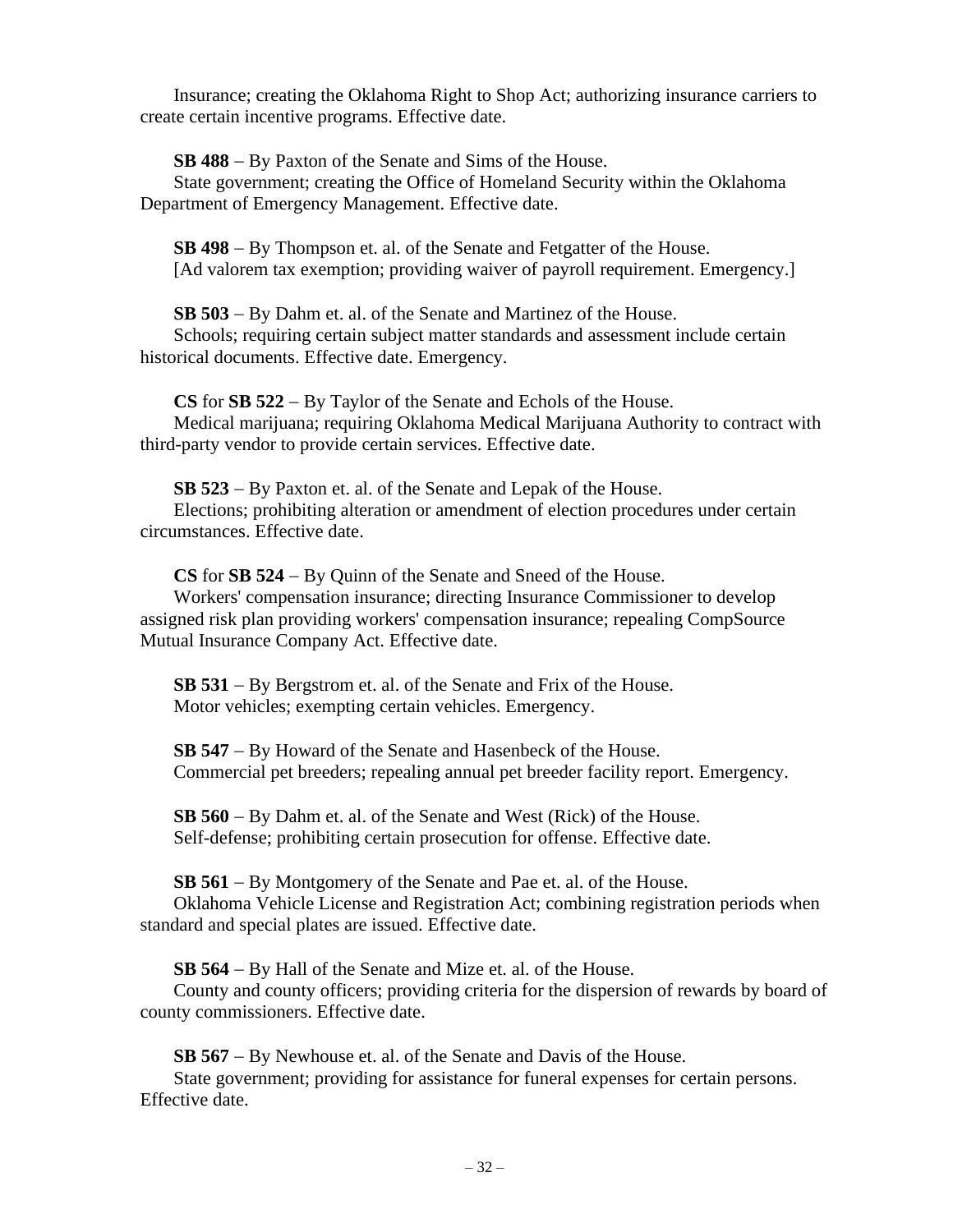**SB 569** − By Newhouse of the Senate and Kannady et. al. of the House. County clerks; permitting certified copies to be made in accordance with the Uniform Real Property Electronic Recording Act; allowing fee for certified records. Effective date.

**SB 570** − By Newhouse of the Senate and Steagall of the House. Public finance; state agency information systems; making certain provisions inapplicable to the Oklahoma Military Department. Effective date. Emergency.

**SB 572** − By Dahm et. al. of the Senate and Steagall et. al. of the House.

Immigration and customs laws; Attorney General enforcement of federal immigration and customs laws; requiring Attorney General to make certain determination upon request. Effective date.

**SB 573** − By Montgomery of the Senate and Martinez of the House. Cities and towns; creating the Oklahoma Electrical Access and Resiliency Task Force; requiring task force to make recommendations for energy use. Effective date. Emergency.

**CS** for **SB 605** − By Standridge of the Senate and Echols et. al. of the House. Controlled dangerous substances; providing certain liability protections for prescription and dispensation of opioid drugs. Effective date.

**SB 612** − By Dahm et. al. of the Senate and Olsen et. al. of the House. Abortion; prohibiting performance of or attempt to perform abortion except under certain condition; providing penalties and affirmative defense. Effective date.

**CS** for **SB 617** − By Allen of the Senate and Frix of the House. Motor vehicles; consolidating certain Corporation Commission and Department of Public Safety powers. Effective date. Emergency.

**CS** for **SB 627** − By Bullard of the Senate and Williams et. al. of the House. State government; prohibiting certain entities from conducting mandatory gender or sexual diversity training or counseling. Effective date.

**CS** for **SB 634** − By Daniels et. al. of the Senate and ODonnell et. al. of the House. School employee payroll deductions; requiring authorization for certain dues and political contributions. Effective date. Emergency.

**CS** for **SB 635** − By Murdock et. al. of the Senate and McCall of the House. Commissioners of the Land Office; requiring appointment of Secretary to be subject to advice and consent of Senate. Effective date. Emergency.

**SB 653** − By Newhouse et. al. of the Senate and Ford of the House. Jurors; disqualifying certain persons from jury service. Effective date.

**SB 688** − By Bullard of the Senate and Humphrey of the House. Law enforcement education; requiring certain background check. Effective date.

**SB 690** − By Pugh of the Senate and Hasenbeck of the House.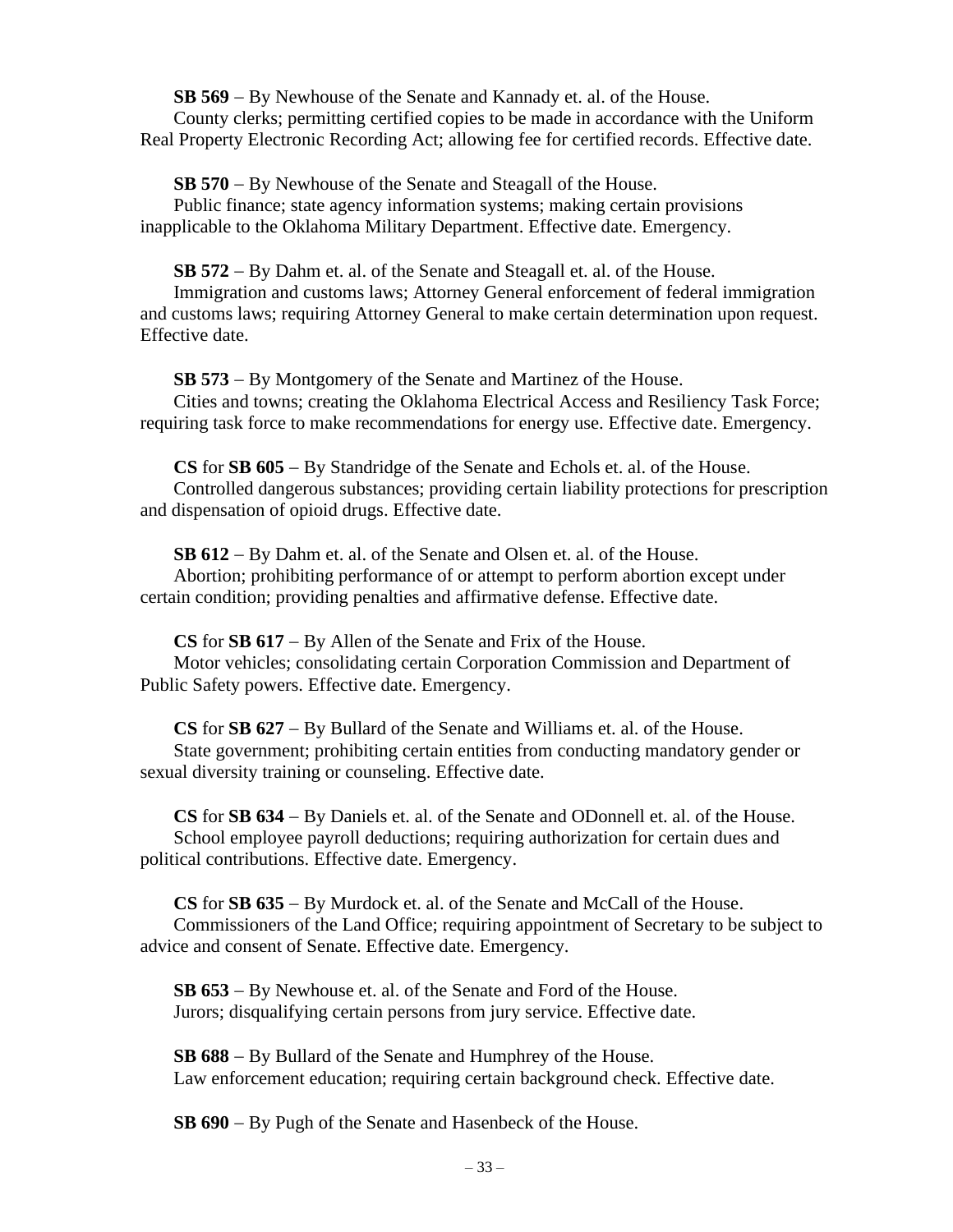Telemedicine; broadening types of allowed licenses for establishment of physicianpatient relationship. Effective date.

**SB 691** − By Allen of the Senate and Frix of the House.

Motor vehicles; prohibiting issuance of conflicting bond schedule. Effective date. Emergency.

**SB 697** − By Standridge of the Senate and McEntire of the House.

Prescription drugs; requiring wholesale drug distributors to provide for return of certain outdated prescription drugs; requiring prompt full credit to purchaser. Effective date.

**CS** for **SB 714** − By Jech of the Senate and Newton et. al. of the House.

Elections; modifying procedures for request and return of absentee ballots. Effective date. Emergency.

**SB 717** − By Standridge of the Senate and Frix of the House.

[Oklahoma Vehicle License and Registration Act; authorizing single registration period for physically disabled license plate. Effective date.]

**SB 721** − By Hicks et. al. of the Senate and McEntire of the House.

Prescription drugs; creating the Access to Lifesaving Medicines Act; prohibiting insurers and pharmacy benefit managers from imposing certain cost on insured. Effective date.

**CS** for **SB 724** − By Dahm of the Senate and Gann of the House.

Physician Advisory Committee; removing authority to establish parameters for certain maintenance or treatment. Effective date.

**CS** for **SB 730** − By Dahm et. al. of the Senate and Steagall et. al. of the House. Firearms; removing certain prohibition related to transporting or storing firearms. Effective date.

**SB 732** − By Dahm et. al. of the Senate and Olsen et. al. of the House. Firearms regulation; clarifying right to bring certain action. Effective date.

**CS** for **SB 743** − By Weaver of the Senate and Moore of the House.

Public retirement systems; Oklahoma Pension and Legislation Actuarial Analysis Act; definitions; disability benefit; disabled officers; permanent impairment guidelines; effective dates.

**SB 751** − By Dahm of the Senate and Gann of the House.

Public finance; repealing section relating to State Government Technology Applications Review Board. Effective date.

**SB 752** − By Rader of the Senate and McBride of the House.

Oklahoma Secure and Fair Enforcement for Mortgage Licensing Act; making certain charitable entities exempt under certain federal provisions. Effective date.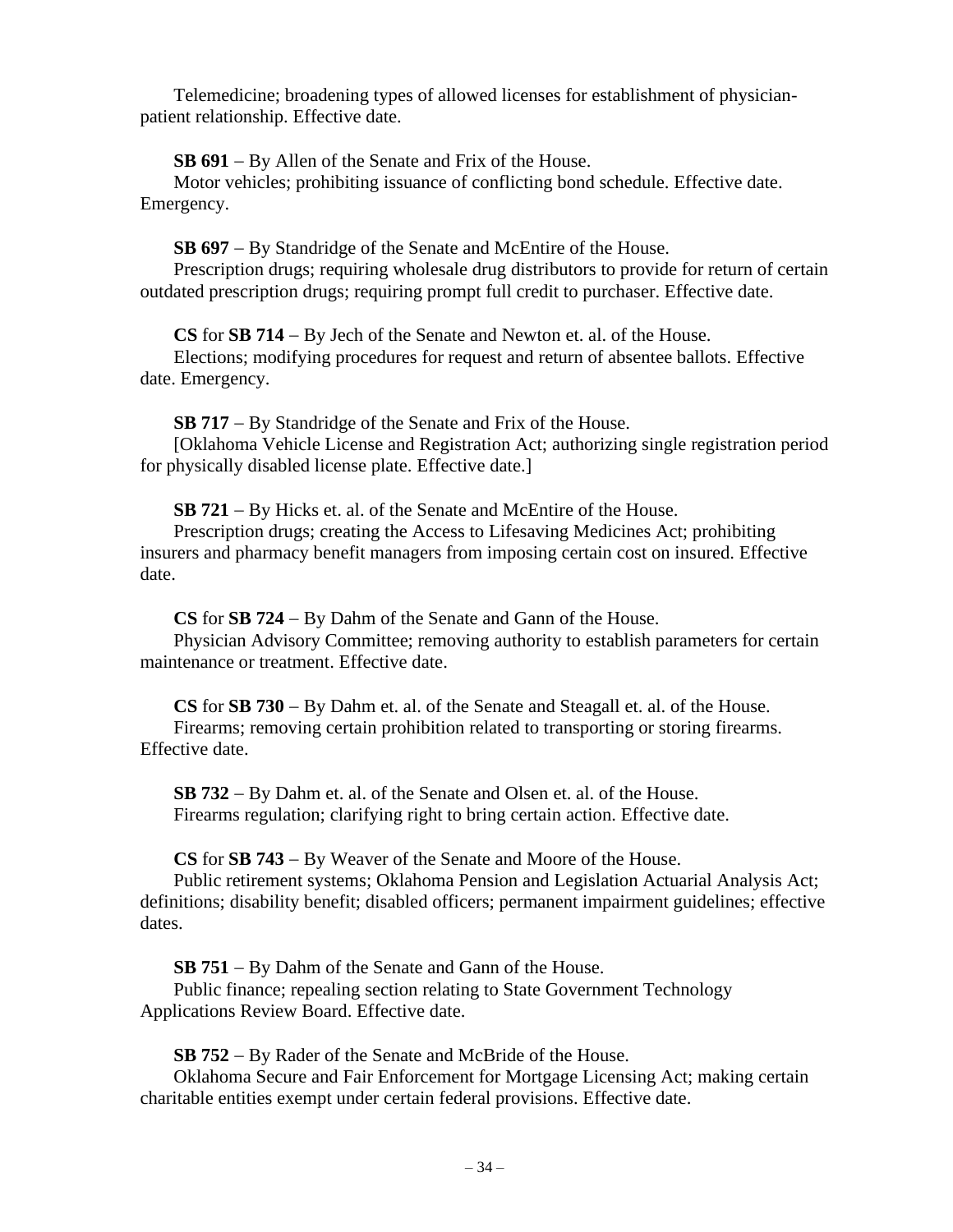**CS** for **SB 772** − By Murdock of the Senate and Dempsey et. al. of the House. Hunting; permits to control nuisance wildlife; written permission; headlighting; prohibiting nuisance control at night for persons convicted within certain period of time. Effective date.

**SB 773** − By Murdock et. al. of the Senate and Dempsey et. al. of the House. Nuisance wildlife; authorizing certain persons to hunt or kill prairie dogs without a permit. Effective date.

**CS** for **SB 774** − By Murdock et. al. of the Senate and McDugle of the House. Game and fish; requiring license, permit or stamp to hunt or fish; establishing licenses by rule. Effective date.

**CS** for **SB 776** − By Murdock et. al. of the Senate and Newton of the House. [Game and fish; modifying authority of the Wildlife Conservation Commission relating to the acquisition of certain property. Effective date.]

**SB 781** − By Bullard et. al. of the Senate and Roberts (Sean) et. al. of the House. Immigration; providing exemption to certain duty upon proof of citizenship. Effective date.

**SB 793** − By Weaver of the Senate and Roe of the House. Medical care providers; modifying definition. Effective date.

**CS** for **SB 804** − By Leewright of the Senate and Newton of the House. State parks; prohibiting occupying a reserved campsite; prohibiting entering a state park where an entry fee is required; establishing an annual state park pass. Emergency.

**SB 806** − By Weaver of the Senate and Worthen of the House.

[Crime and punishment; creating the Oklahoma Citizens' Protection Act; removing certain qualifying element of offense; modifying penalty. Effective date.]

**CS** for **SB 815** − By Bullard et. al. of the Senate and McCall et. al. of the House. County and municipal buildings; providing for display of national motto. Effective date.

**CS** for **SB 826** − By Howard of the Senate and ODonnell of the House.

[Firefighter retirement; modifying methods of payment for deferred option plans; specifying certain distributions be subject to certain law; providing only one distribution be made per calendar year. Effective date. Emergency.]

**SB 834** − By Weaver et. al. of the Senate and Ford of the House.

Cities and towns; authorizing cities and towns to paint blue lines and post signage in support of law enforcement. Effective date.

**SB 854** − By Dahm et. al. of the Senate and CrosswhiteHader of the House.

[Home food processing; creating the Home Food Processing Act; adding places where certain food may be sold. Effective date.]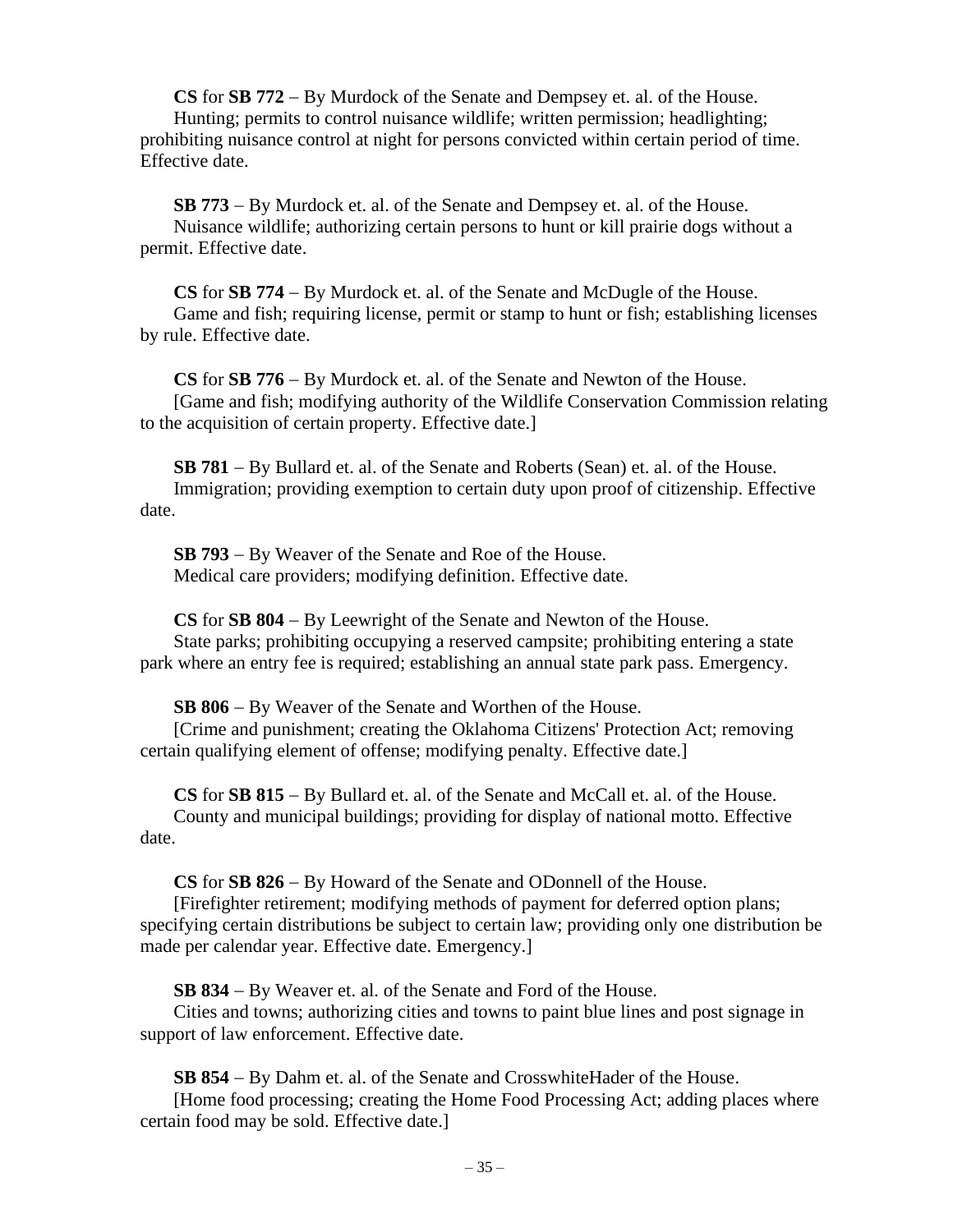**SB 866** − By Leewright of the Senate and West (Kevin) of the House.

Public buildings and public works; authorizing architects and engineers to issue solicitations under certain circumstances; providing exception on projects undertaken by the Oklahoma Tourism and Recreation Department. Emergency.

**CS** for **SB 888** − By Standridge of the Senate and Marti of the House.

Controlled dangerous substances; providing for registration and regulation of pain management clinics; prohibiting dispensation of controlled dangers substances at pain management clinics. Effective date.

**CS** for **SB 900** − By Leewright of the Senate and Boatman of the House. [Income tax; credits; equity investments; Department of Commerce. Effective date. Emergency.]

**SB 903** − By Leewright of the Senate and Echols of the House. Oklahoma Tourism Development Act; modifying term of certain agreement; increasing term of agreement for certain businesses on certain date. Effective date.

**SB 924** − By Treat of the Senate and Boatman of the House. State data; authorizing the sharing of data between state agencies. Effective date.

**SB 940** − By Treat of the Senate and McCall of the House. [Legislative Office of Fiscal Transparency; archiving information. Emergency.]

**SB 941** − By Jett of the Senate and Steagall of the House.

Income tax; expanding certain credit for aerospace employees to include space industries. Effective date.

**SB 946** − By Daniels et. al. of the Senate and ODonnell of the House.

Oklahoma Open Meeting Act; adding Judicial Nominating Commission to definition of public body. Emergency.

**SB 951** − By Daniels of the Senate and Kannady of the House.

Court fines and costs; modifying requirements and procedures for payment of court costs, fees and fines. Effective date.

**SB 957** − By Howard of the Senate and Kannady et. al. of the House. Judiciary; modifying procedures for assignment of substitute Justices or Judges. Effective date.

**SB 963** − By Weaver of the Senate and Kannady of the House. Security of Communications Act; modifying definition of judge of competent jurisdiction. Effective date.

**SB 968** − By Haste et. al. of the Senate and Dills of the House.

Oklahoma Open Records Act; prohibiting disclosure of certain audio or video recordings. Effective date.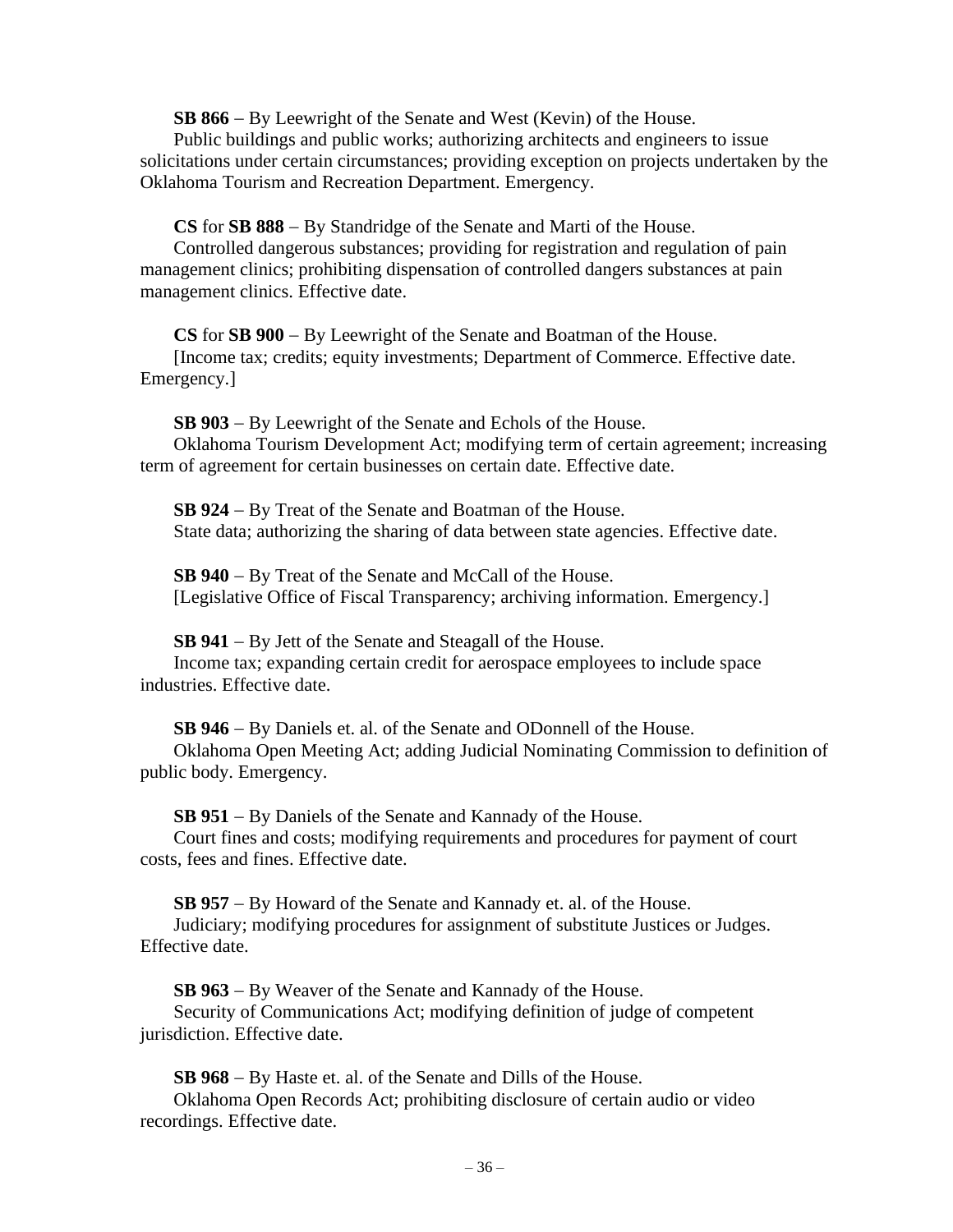**SB 970** − By Floyd of the Senate and Townley of the House.

Oklahoma Open Records Act; requiring confidentiality of certain information. Effective date.

**SB 1029** − By Treat et. al. of the Senate and McCall of the House. Guardianship; authorizing court to issue certain findings of fact. Effective date.

**SB 1032** − By Treat of the Senate and McCall of the House.

Oklahoma Open Meeting Act; requiring live stream of certain meetings; reinstating certain alternative procedures in emergency circumstances. Emergency.

## **CONFERENCE REQUESTED**

**SB 14** − By Bergstrom of the Senate and Humphrey of the House.

Prisons; authorizing certain correctional peace officer status; payroll system. Effective date.

# **CONFERENCE COMMITTEE REPORTS SUBMITTED**

**CCR** for **HB 2779** − By Pfeiffer of the House and Leewright of the Senate. Rural electric cooperative easements; defining terms; providing for use of certain easements for broadband service; effective date.

**CCR** for **SB 737** − By McCortney et. al. of the Senate and McEntire et. al. of the House.

Health insurance; modifying duties and prohibited acts of pharmacy benefit managers; authorizing Insurance Commissioner to take action on certain licenses. Emergency.

# **VETOED BILLS**

**HB 1090** − By Kendrix et. al. of the House and Howard of the Senate.

State government; State Auditor and Inspector; audits; examinations; effective date; emergency.

**HB 1598** − By Provenzano et. al. of the House and Quinn et. al. of the Senate.

Students; vision screening; authorizing the State Department of Education to approve vision screeners to conduct certain screenings; effective date; emergency.

**HB 1849** − By Fugate of the House and Brooks of the Senate.

Revenue and taxation; sales tax exemption; school support organizations; effective date.

**HB 2088** − By McCall of the House and Thompson of the Senate.